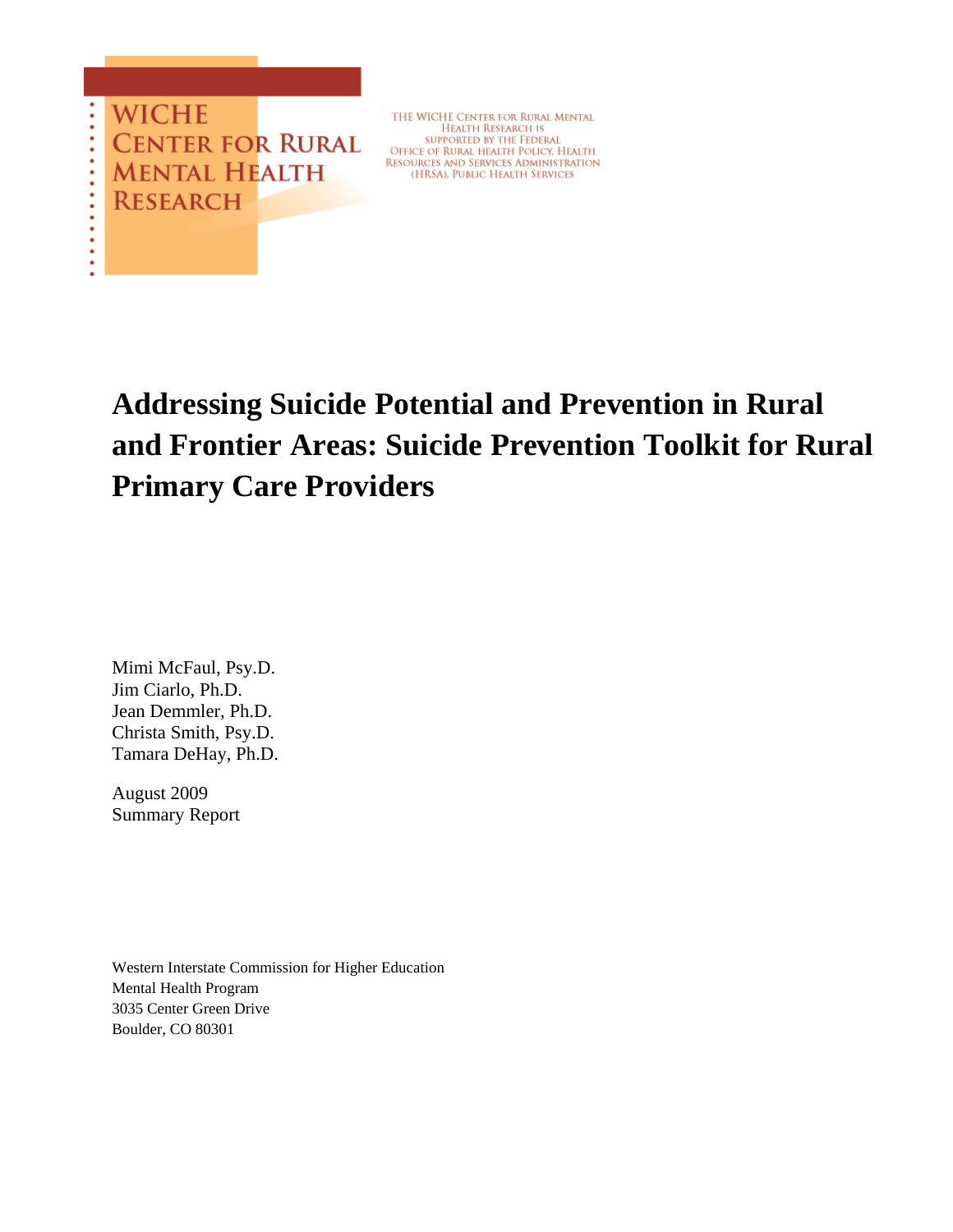Acknowledgements: The WICHE Center for Rural Mental Health Research is one of seven Rural Health Research Centers supported by the Federal Office of Rural Health Policy (ORHP), Grant No.1 U1CRH03713-01. This project is funded by ORHP, Health Resources and Services Administration, U.S. Department of Health and Human Services. The specific content of this article is the sole responsibility of the authors.

Dr. McFaul is currently the Associate Director for the WICHE Mental Health Program. Dr. Ciarlo is the Senior Research Scientist for the WICHE Mental Health Program. Dr. Demmler is a consultant for the WICHE Mental Health Program. Drs. Smith and DeHay are post-doctoral fellows with the WICHE Mental Health Program from the University of Colorado, Denver, Department of Psychiatry.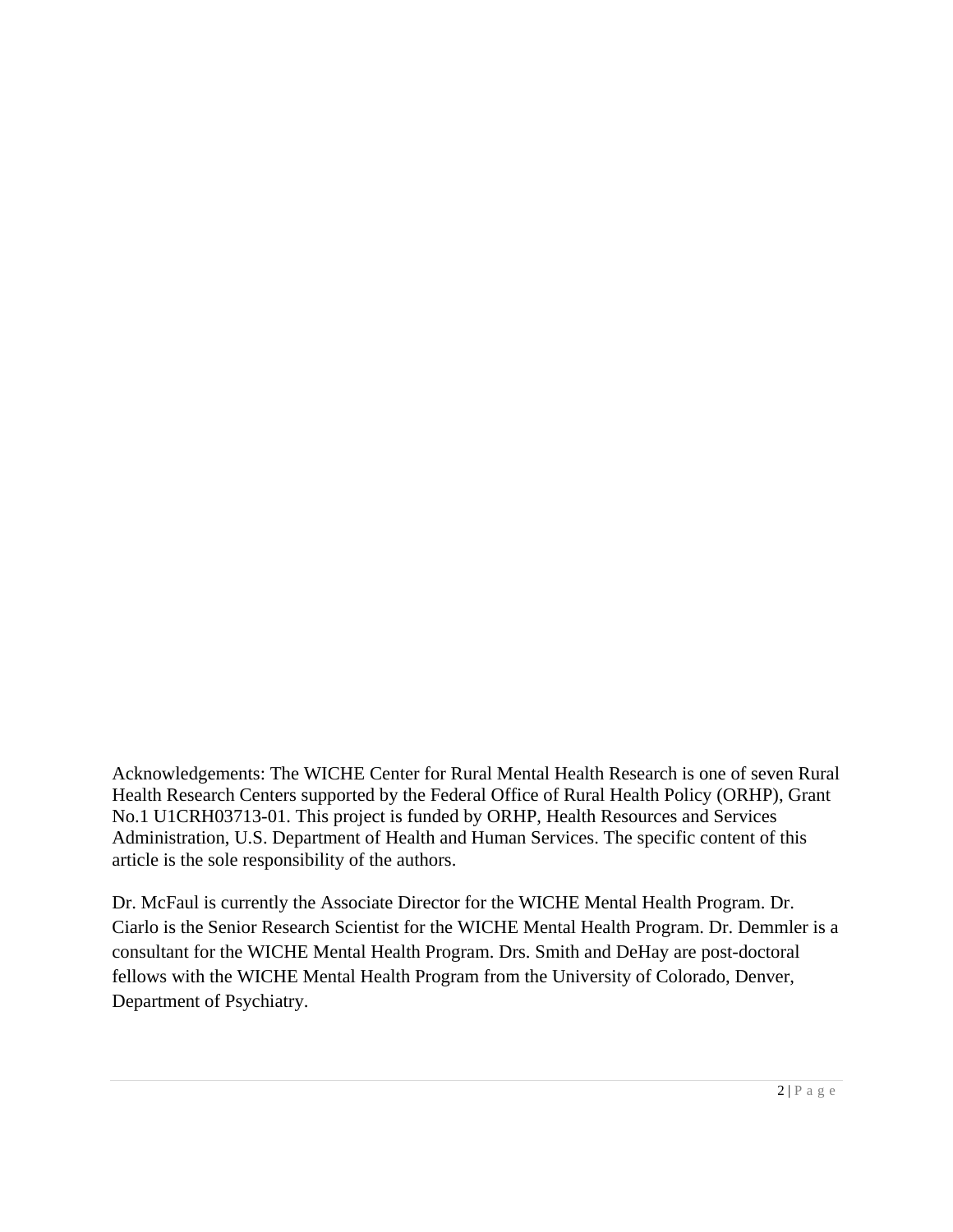# <span id="page-2-0"></span>*Executive Summary*

Suicide rates in rural areas are significantly higher than they are in urban areas for men of all [a](#page-24-0)ges and for young women.<sup>a</sup> Research shows that many people visit their primary care physician instead of a mental health provider for mental health problems. Up to 88% of patients who die by suicide had contact with their primary care physician (PCP) at some point during the year prior to their suicide and up to 66% had contact with their PCP during the month prior to their suicide.<sup>[b](#page-24-1)</sup> These same individuals saw a mental health professional less than half as frequently as they saw a PCP in the year and month prior to their sui[c](#page-24-1)ide.<sup>c</sup> Physicians, as well as other primary care providers, such as physicians assistants and nurses, are uniquely positioned to provide care that can reduce death by suicide and the suffering it cause in rural communities. Yet, primary care providers of all types receive little guidance and support for suicide prevention and they do not receive reimbursement for interventions with suicidal patients.

This project was completed in two distinct phases. The first phase, the statistical phase, was designed to develop a means to identify rural counties at high risk for suicide. This methodology, described in the full report, could then theoretically be used to inform targeted rural suicide prevention efforts in primary care with the product developed in the second phase of this project. The calculations were applied to four states with the suicide rates higher than the national average as determined by the Center for Disease Control and Prevention (CDC). Data on the highest-suicide risk rural counties were identified for the four states to better identify the need among and between rural areas.

The primary product resulting from the second phase work is a Suicide Prevention Toolkit for Rural Primary Care Providers. The purpose of the Toolkit and the related webcast (available for asynchronous viewing) is to provide the education and support needed to identify and address the critical needs of suicidal patients. The toolkit brings best practices in suicide prevention to providers in their own community and offers them tools for improving their detection and intervention skills with suicidal patients. The toolkit also includes a system for developing an office protocol which details specific actions to be taken when a suicidal patient is identified, making suicide prevention a collaborative effort undertaken by the entire primary care office. In addition, the toolkit provides resources for educating and engaging the public in suicide prevention, thereby calling to action not just health care providers, but the communities they serve.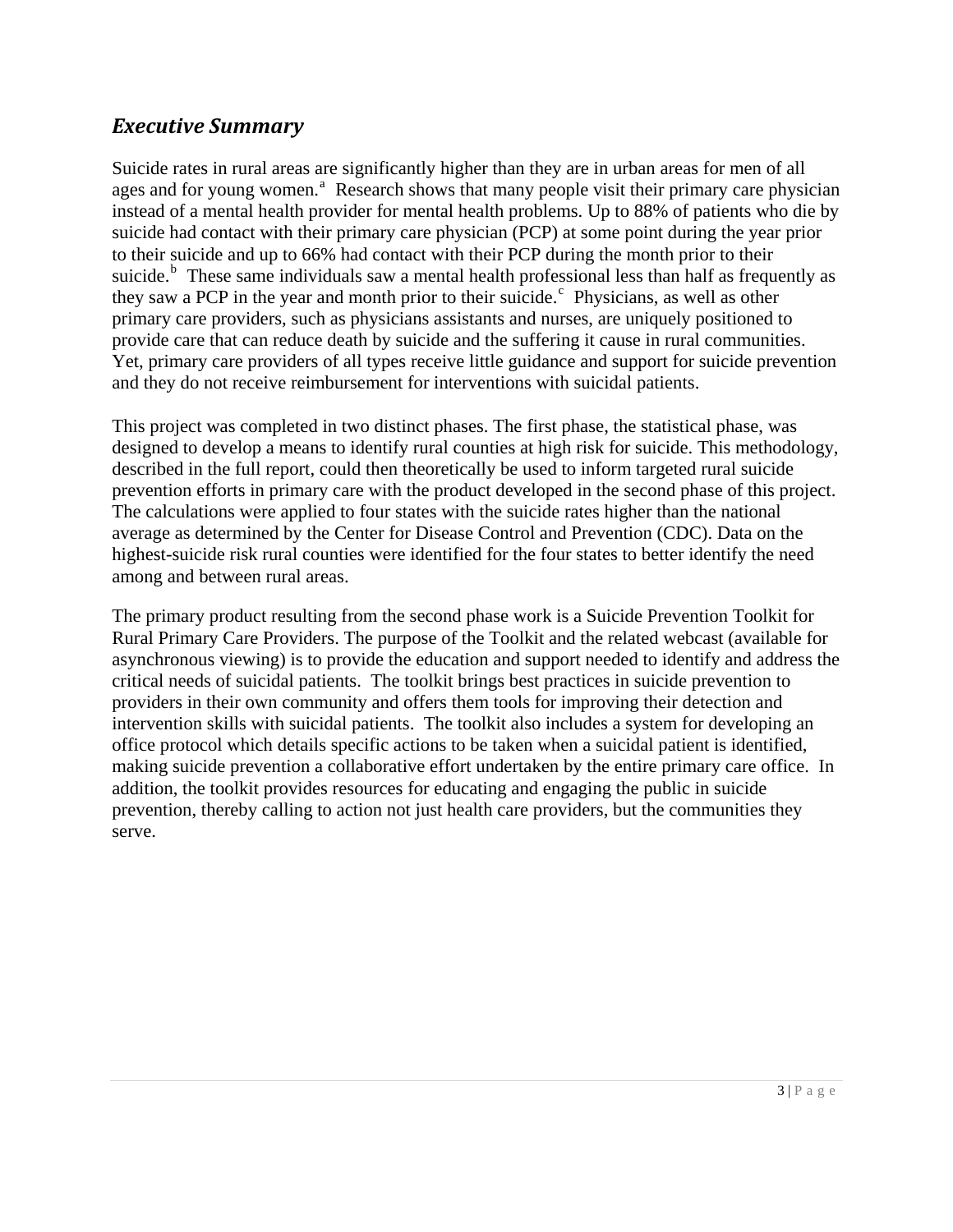# **Contents**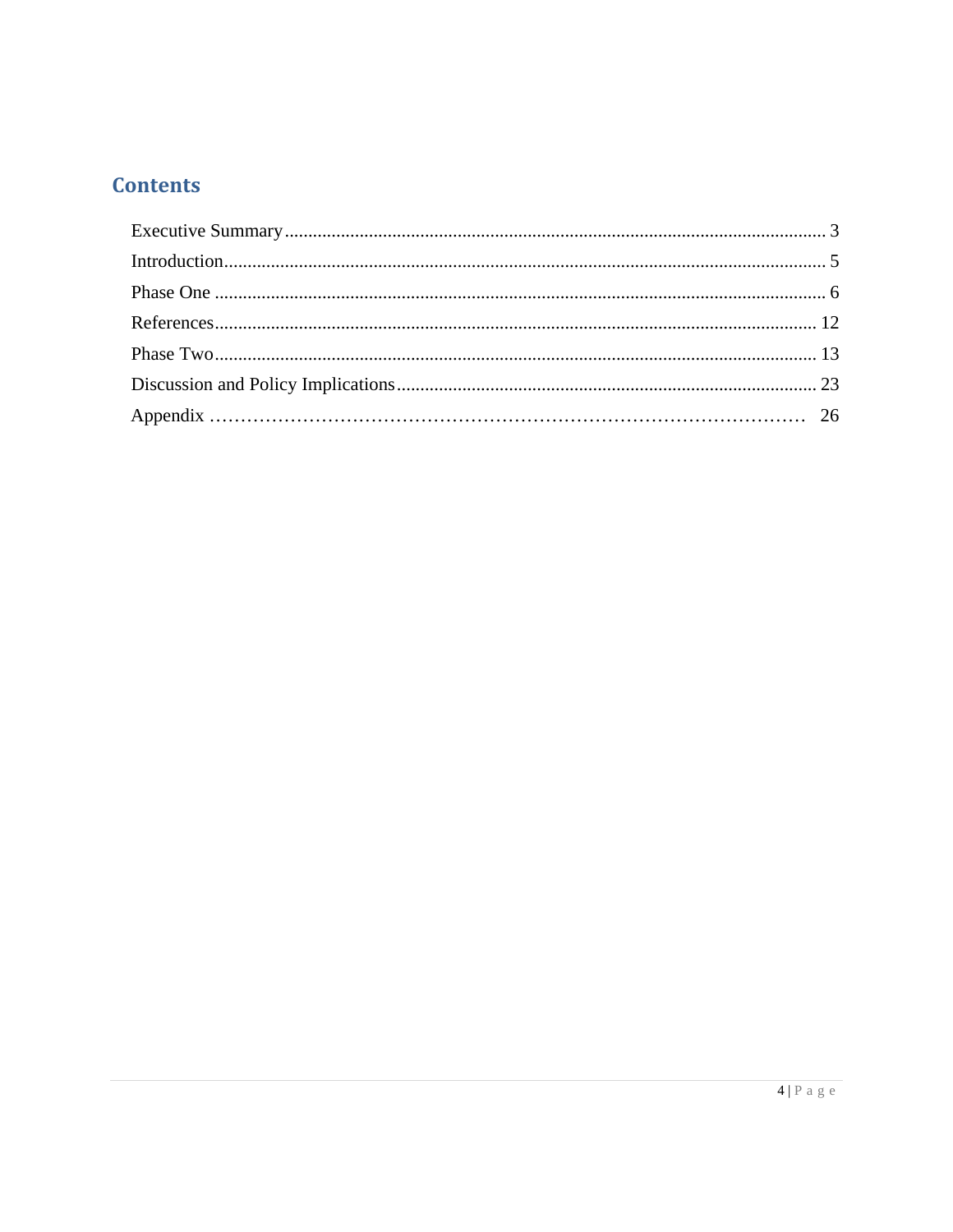# <span id="page-4-0"></span>*Introduction* **Rural Suicide and Primary Care**

More than 32,000 [d](#page-24-1)eaths by suicide occur each year in the  $U.S^d$ . Suicide rates in rural areas are significantly high[e](#page-24-1)r than they are in urban areas for men of all ages and for young women. $^e$ Research shows that many people visit their primary care physician instead of a mental health provider for mental health problems. Some of these mental health problems, such as depression, can lead to suicide. Up to 88% of patients who die by suicide had contact with their primary care physician (PCP) at some point during the year prior to their suicide and up to 66% had contact with their PCP during the month prior to their suicide. $\frac{1}{1}$  $\frac{1}{1}$  $\frac{1}{1}$  These same individuals saw a mental health professional less than half as frequently as they saw a PCP in the year and month prior to their suicide.<sup>8</sup> What this data tells us is that physicians, as well as other primary care providers, such as physicians assistants and nurses, are uniquely positioned to provide care that can reduce death by suicide and the suffering it causes in rural communities. Yet, primary care providers of all types receive little guidance and support for suicide prevention and they do not receive reimbursement for interventions with suicidal patients.

The purpose of the Suicide Prevention Toolkit for Rural Primary Care Providers and the related webcast is to provide the education and support needed to identify and address the critical needs of suicidal patients. The toolkit brings best practices in suicide prevention to providers in their own community and offers them tools for improving their detection and intervention skills with suicidal patients. The toolkit also includes a system for developing an office protocol which details specific actions to be taken when a suicidal patient is identified, making suicide prevention a collaborative effort undertaken by the entire primary care office. In addition, the toolkit provides resources for educating and engaging the public in suicide prevention, thereby calling to action not just health care providers, but the communities they serve.

## **A Phased Approach**

This project was completed in two distinct phases. The first phase, the statistical phase, was designed to develop a means to identify rural counties at high risk for suicide. This methodology could then theoretically be used to inform targeted rural suicide prevention efforts in primary care with the product developed in the second phase of this project. The product of the second phase work is a Suicide Prevention Toolkit for Rural Primary Care Providers. The specifics of these two project phases are described below.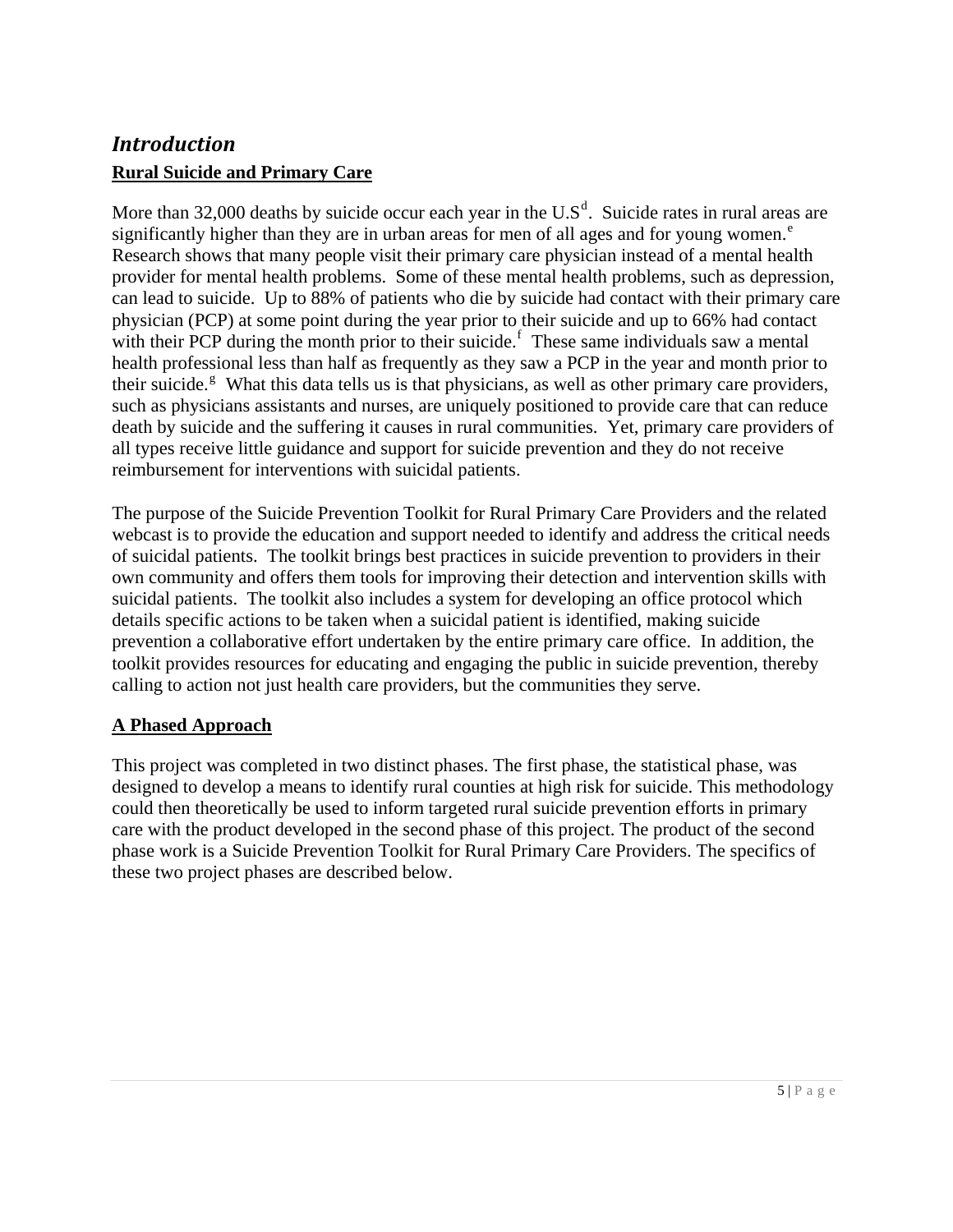# <span id="page-5-0"></span>*Phase One* **Project Phase One: Calculating Suicide Risk for Rural and Frontier Counties**

## **Objectives of Initial Statistical Work on Suicidal Risk**

The primary objective of this project phase was to develop a means of identifying those rural counties in which risk of suicide among primary care patients was at or near the upper end of the range of such suicide risk rates in all rural counties in the United States. An effective method of determining these higher-risk counties was needed to allow us to select a number of locations in which to try to implement the suicide-prevention procedures for rural primary-care settings being developed in this project's second phase.

In earlier statewide interview work with Colorado's general population (Ciarlo et al, 1992; Tweed & Ciarlo, 1992) the investigators had already identified epidemiologic demographic factors–e.g. poverty, gender, and marital status-- associated with higher rates of mental illness, and subsequently also with rates of suicidal ideation, intention, and attempts. These demographic factors were later used to calculate projected suicide-risk rates for different Colorado sub-areas participating in the Colorado Trust Preventing Suicide in Colorado Initiative (Ciarlo & Demmler, 2006). Rurality also entered these predictive equations for Colorado-area suicide risk estimates that had been based on population-survey interviews, and in a direction that *reduced* rural-area suicide risk relative to urban areas. Although this project did not focus only on Colorado, the investigators on this portion of the project (James A. Ciarlo, Ph.D. and Jean Demmler, Ph.D.) were involved with previous studies in Colorado and therefore, were familiar with the need to expand upon earlier studies. Furthermore, the investigators on this portion of the project (Ciarlo and Demmler) knew of no studies which had produced methods and variables that would effectively estimate the differential magnitude of actual suicide risk in **county-level rural** areas, the primary focus of this suicide-prevention project for rural primary medical caregivers.

Accordingly, we had proposed to collect *actual suicides* data from rural counties (obtained from county coroners and state/county health departments), and then use county-level demographic and available health statistics to develop predictive equations that would measure the differential suicide risk rates for rural counties. We would then use these predictive-equation results to rankorder these rural and frontier counties in terms of their predicted suicide risk, in order to allow us to select high-risk primary-care settings in which to develop and implement our proposed suicide-prevention procedures and tools.

Considerable early effort was put into identifying and developing databases of useable demographic and health-statistics information for rural counties, as well as for urban counties in the same regions to allow for cross-validation of our predictive risk equations in both types of Ambulatory Medical Care Survey settings, as was requested by ORHP. Such data sets included county-level U.S. Census data, American Community Surveys, National Violent Death Reporting System, National Ambulatory Medical Care Survey, National Hospital-based Ambulatory Medical Care Survey, state Medicare and Medicaid claims files, various state mental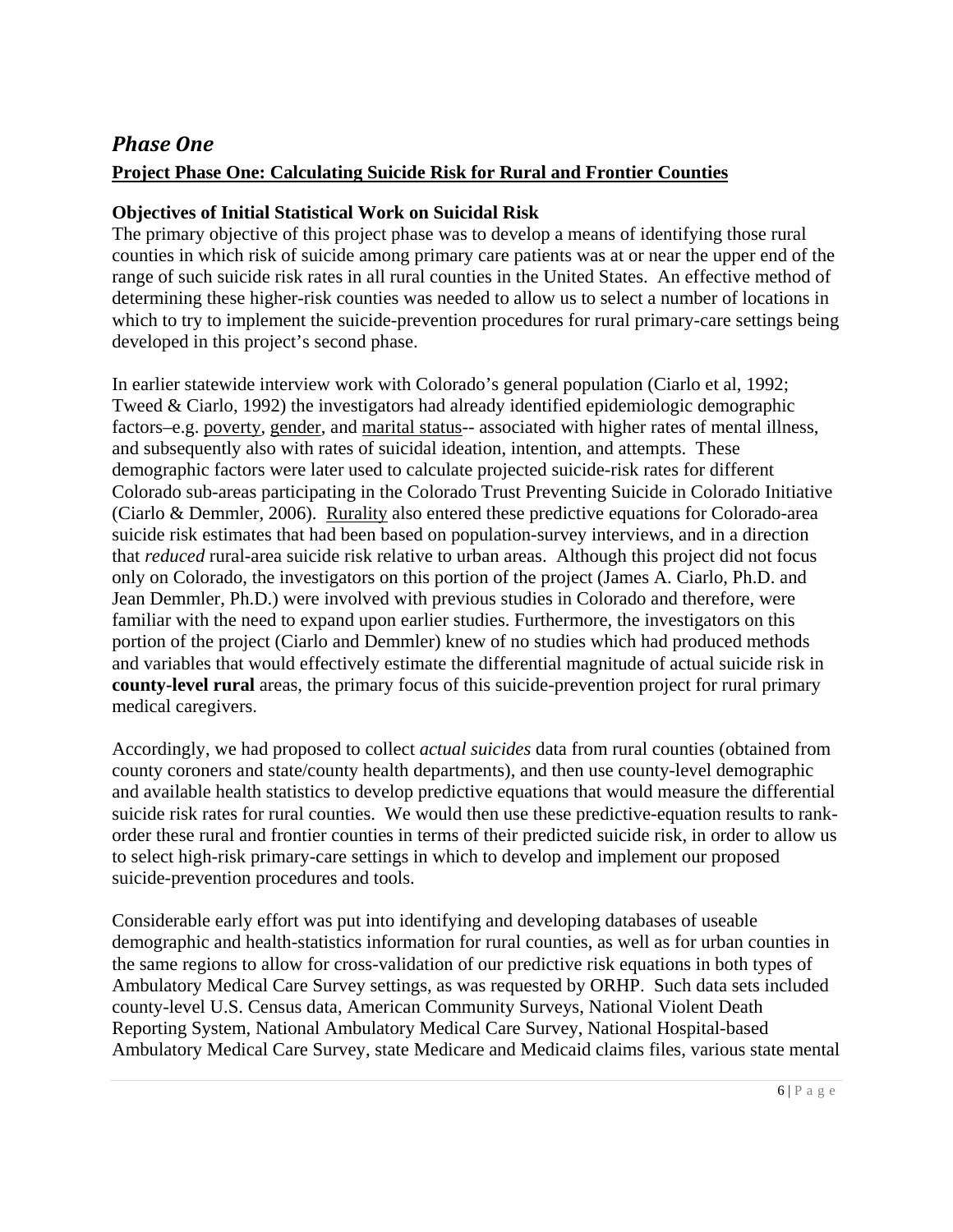health services statistical reports, and special surveys of selected states covering clinical depressive and other dysfunction assessments. Work also was done to search out states that had sufficient numbers of rural counties to allow for statistical reliability and variability in countylevel suicide rates that would be needed to permit valid prediction equations for counties' relative suicide risk levels. The funding agency had requested that these states come from four U.S. regions, and accordingly work went into searching out those states most likely to have the necessary numbers and different types of counties required for collecting the data needed for such analyses.

### **Key Changes Permitted by Availability of National Suicide Data**

Unexpectedly, in our second project year, and before we had begun collection of actual suicide data from the rural and urban counties of four different states, we were fortunate to learn of the Mortality Cause of Death Files available from the National Center for Health Statistics operated by the Center for Disease Control and Prevention (CDC). Permission was requested and obtained to access these mortality data, which included suicides, covering all U.S. states and territories, with summary statistics for all counties with populations of 100,000 or more. And although this aggregation of suicide data for only such large counties could not meet our research needs for suicides in small rural and frontier counties, we were able with considerable effort to use this data set's individual-cases data, aggregating these ourselves in order to obtain the needed rural county-level suicide data for comparative risk analyses.

Given the availability of suicide data for all U.S. states, there was no need to attempt to develop valid *predictive* suicide-risk equations for either rural or urban areas; those risk levels could now be based on *actual suicide* data over a recent five-year period.(2001-2005). Any differences in types of counties, different states, or different U.S. regions could now be determined by anyone having interest in, and access to, these Mortality Cause of Death files. What this project could now do was to work to extract multi-year, stable suicide statistics for rural and frontier counties, compute their actual-suicide occurrence rates, and then rank those rural counties in terms of their now clearly documented suicide risk levels.

### **Selection of States**

We accordingly focused on choosing states with two key characteristics: (1) having adequate numbers of rural and frontier counties with primary medical care personnel and facilities available for this project (e.g., offices or clinics), and (2) having rural and frontier counties with high suicide risk levels as calculated from the national suicide data described above. We identified rural and frontier states with the above characteristics, and then selected those states with which WICHE already had established research working relationships, as this would be crucial in obtaining access to and support of the primary-care settings for future implementation of the suicide prevention toolkit. Four of these states had 2004 crude (i.e., not age-adjusted) suicide rates calculated by the CDC well above the national average of 11.05 suicides per 100,000 residents: Alaska (23.6), Colorado (17.3), Oregon (15.5), and South Dakota (14.5)–see website webappa.cdc.gov/cgi-bin/broker.exe. We also considered working in rural counties from Massachusetts, which despite its fairly low suicide rate (6.6) was a promising state partner in terms of WICHE working relationship and interest in this project. It was also an Eastern-region state having potentially interesting cultural differences from rural Western states in primary-care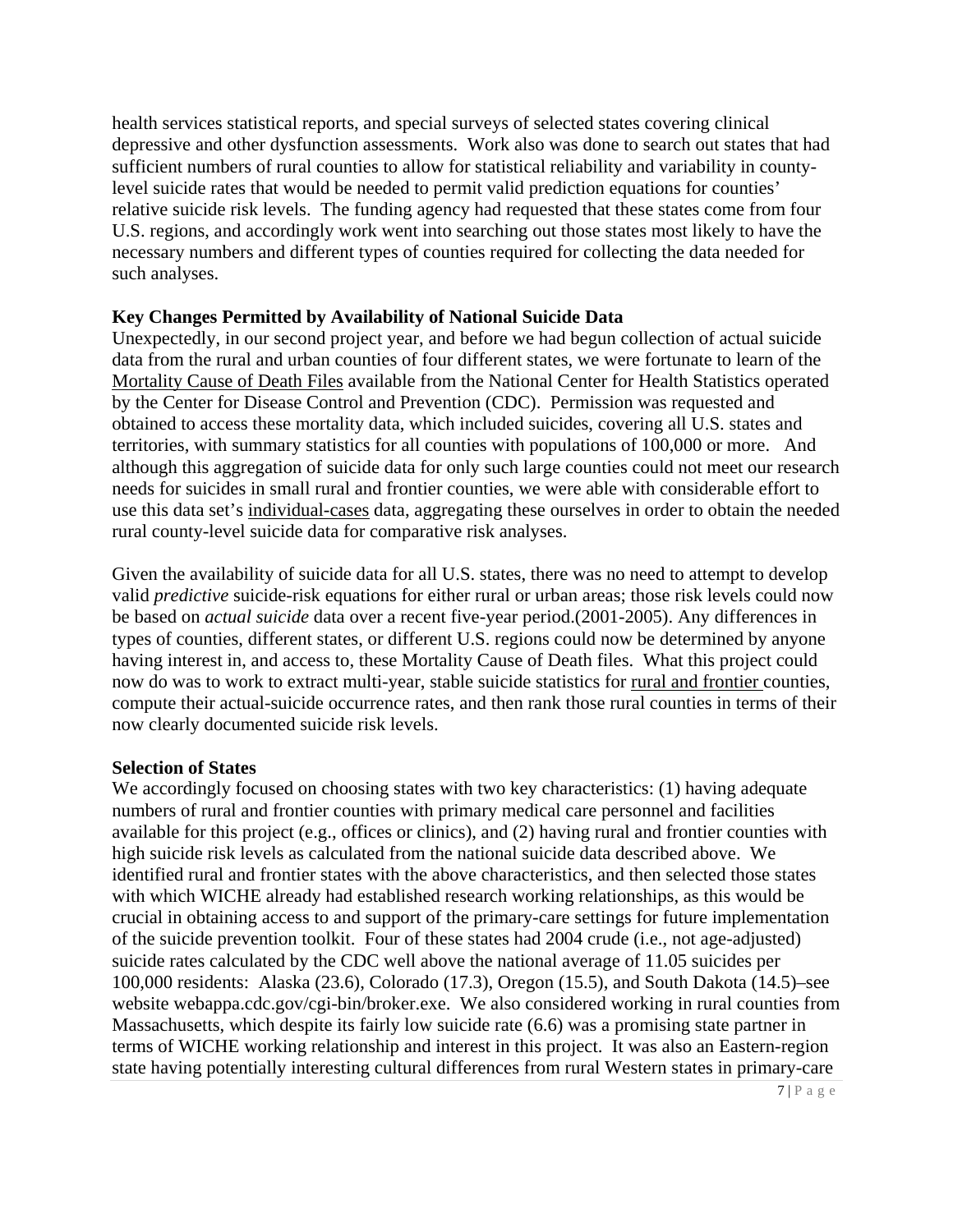mental health-oriented work, given that the majority of higher-risk counties were from such Western states, as shown below.





## **Selecting Rural and Frontier Counties for Suicide Risk Calculation**

The "rural" and "frontier" focus of this primary care suicide prevention project required a technique for selecting counties for comparative risk assessment and subsequent potential involvement in our suicide-prevention efforts. The Mortality Cause of Death files already contained a dichotomous "metropolitan-nonmetropolitan" code that would have been simple to use. However, that non-metropolitan category could not identify the rural and frontier-area counties needed in this research. In addition, the ORHP sponsor had requested that a continuum of rurality be utilized in determining suicide risk levels for purposes of this research. Accordingly, we considered three schemas for assessing counties along a continuum of rural versus urban. These included (a) the 2003 Urban Influence Codes; (b) the 2003 Rural-Urban Continuum Codes, or RUCC; and (c) the 2000 Rural-Urban Commuting Areas (RUCA). Of course, each of these urban-rural continuum code systems could also be collapsed into metropolitan and nonmetropolitan categories if desired; however, this project was focused only upon the most strongly rural end of these continua and hence most "nonmetropolitan" counties had to be excluded.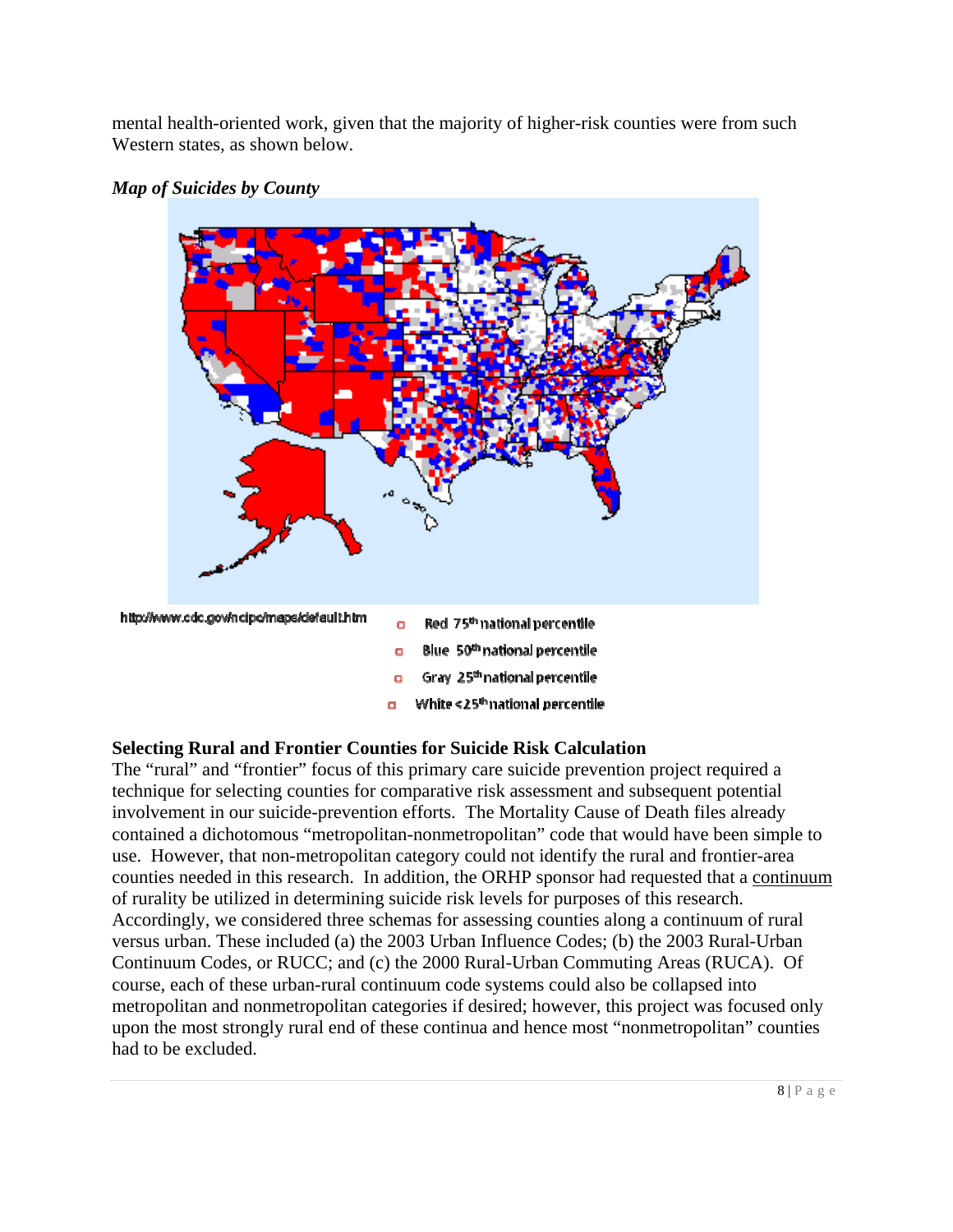After reviewing all three code systems and their previous research applications, we selected the 2003 Rural-Urban Continuum Codes system for characterizing project counties. One primary reason for this choice was our desire to avoid selecting counties whose rural residents would be able to either access mental health caregivers via private transportation to nearby urban or large rural counties and towns, or whose medical primary medical caregivers could readily obtain professional mental health consultation and/or service from adjacent counties possessing greater mental health resources. The Urban Influence Code system had two categories (11 and 12) that appeared to match up initially with our rural/frontier county focus (i.e., counties not adjacent to either metropolitan or "micropolitan" counties). However, the RUCC system used codes with not only that name non-urban, non-adjacency capacity (e.g., code 9) but also allowed for somewhat larger county populations (i.e., code 7---2,500 to 19,999 "urban" persons ) that still had no direct access to mental health services in adjacent metropolitan or "micropolitan" areas. Colorado's state demographer Richard Lin, a consultant to our previous research focusing on rural/frontier areas, also supported the choice of the RUCC system that would use codes 7 and 9 to select rural and frontier areas for this study. Lin noted that this system, utilizing the long-used definition of "urban" as "any population, housing, and territory located within incorporated places of 2,500 or more" was by far the easiest, simplest, and most straightforward to implement, requiring no calculation of population density, workplace employment and commuting data, or other complex factors.

### **Procedures for Calculation of Suicide Risk for Potentially Participating Counties**

As indicated above, all counties in the five potentially collaborating states that were characterized by RUCC codes 7 and 9 were candidates for calculation of actual suicide risk over the period 2001-2005, using the CDC's Mortality Cause of Death files. These calculations were performed by project Statistical Analyst Fran Dong, after she had constructed supplementary files containing the Mortality files suicide data, county population data for the years 2001-2005, and county RUCC data for counties with codes 7 and 9.

a. Mortality Cause of Death files county-level data had to be obtained from individualcase records having "suicide" coded as the "manner of death". All such cases for 5 states (noted above) were coded for county of residence and then aggregated into county-level figures for computational purposes.

b. Population estimates data for all counties in the 5 states were obtained from the U.S. Census website [www.census.gov/popest/counties/CO-est2006-01.html](http://www.census.gov/popest/counties/CO-est2006-01.html) for the five states.

c. The census-based FIPS codes for states and counties were also available from the Mortality Cause of Death files; these were used for associating a county's RUCC code with that county's number of yearly suicides and its annual population estimates via matchups using such state-and-county FIPS codes.

 d. The RUCC codes for counties in the 5 states were obtained from the website [www.ers.usda.gov/Data/RuralUrbanContinuumCodes.](http://www.ers.usda.gov/Data/RuralUrbanContinuum)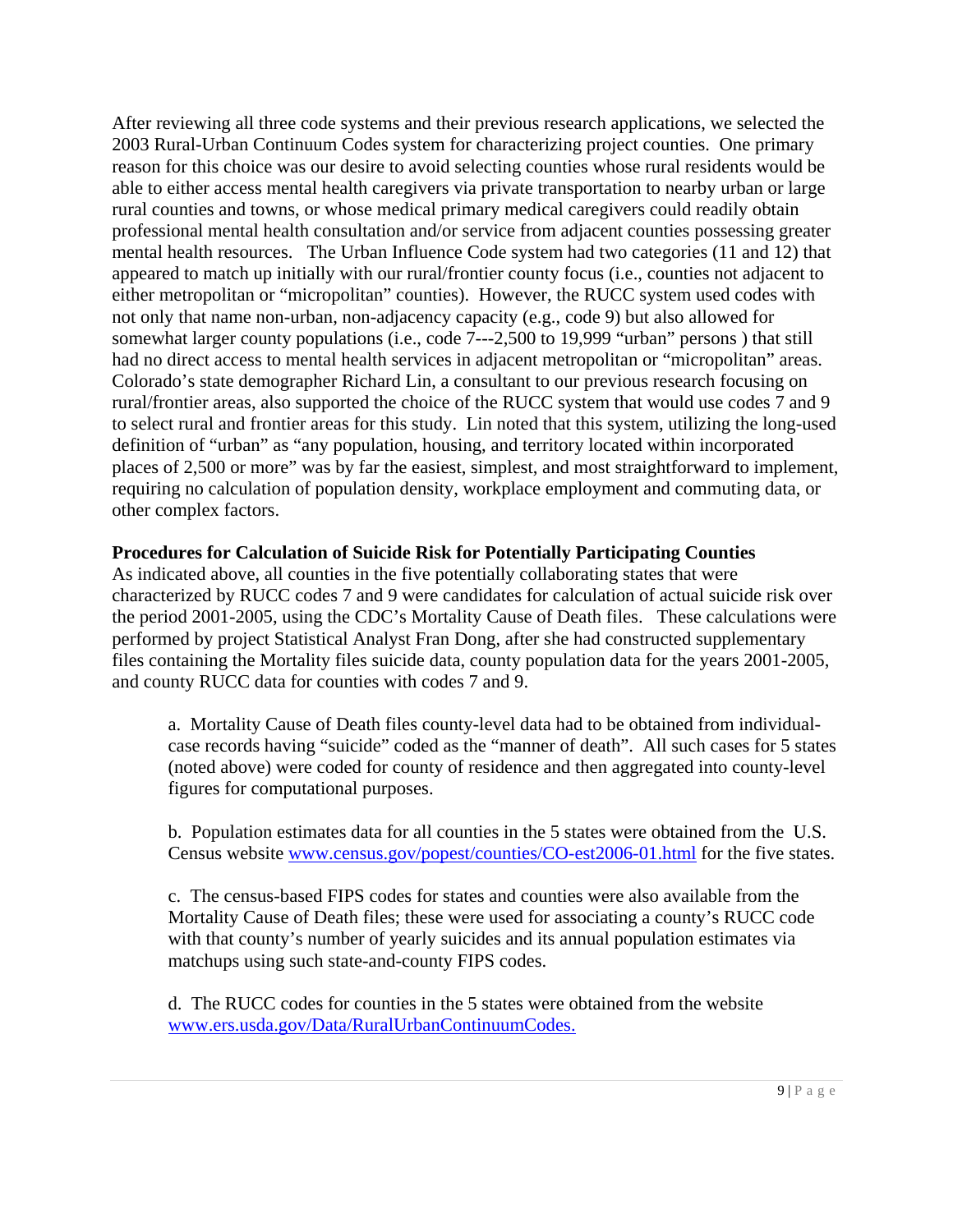The overall county-level suicide rates for the 5-year period were then calculated. First, the crude suicide rate for each county in each of the five years was determined by dividing the number of suicides in each year by that same year's estimated population; then the five yearly rate figures were summed and this 5-year total divided by 5. These crude suicide rate figures for the highestand lowest-rate counties in each state are shown in Table 1 below for those counties with a RUCC code of 7 or 9. The rates are interpreted as the 5-year average of the number of suicides in each county per 100,000 population. Also shown for comparison purposes are the state-wide rates for the five selected states.

|                                                                                          |                | Table 1  |          |                               |                      |  |  |
|------------------------------------------------------------------------------------------|----------------|----------|----------|-------------------------------|----------------------|--|--|
| <b>Calculated Suicide Risk Data for Rural and Frontier Counties of Five States</b>       |                |          |          |                               |                      |  |  |
|                                                                                          |                |          |          |                               |                      |  |  |
| <b>State</b>                                                                             | Alaska         | Colorado | Oregon   | <b>South</b><br><b>Dakota</b> | <b>Massachusetts</b> |  |  |
|                                                                                          |                |          |          |                               |                      |  |  |
| Number of Frontier-type<br>Rural Counties (RUCC9)                                        | 10             | 17       | 5        | 35                            | $\Omega$             |  |  |
| Number of Other Rural Counties<br>with under 20,000 Urban Resi-<br>dents (RUCC 7)        | 10             | 17       | 5        | 12                            | $\overline{2}$       |  |  |
| State-wide Crude Suicide Rate<br>(Cases per 100,000)                                     | 23.6           | 17.3     | 15.5     | 14.5                          | 6.6                  |  |  |
| Five-year Crude Suicide<br>Rate                                                          | 78.8           | 53.6     | 34.2     | 77.7                          | 11.6                 |  |  |
| for State's Highest-Risk County<br>(Cases per 100,000)                                   |                |          |          |                               |                      |  |  |
| Average Number of<br><b>Suicides</b><br>per Year in Highest-Risk County                  | 5.8            | 1.4      | 7.4      | 1.6                           | 1.8                  |  |  |
| Five-year Crude Suicide<br>Rate<br>for State's Lowest-Risk County<br>(Cases per 100,000) | 0.0            | 8.7      | 0.0      | 0.0                           | 3.9                  |  |  |
| Average Number of<br><b>Suicides</b><br>per Year in Lowest-Risk County                   | $\overline{0}$ | 2.2      | $\Omega$ | $\Omega$                      | 0.4                  |  |  |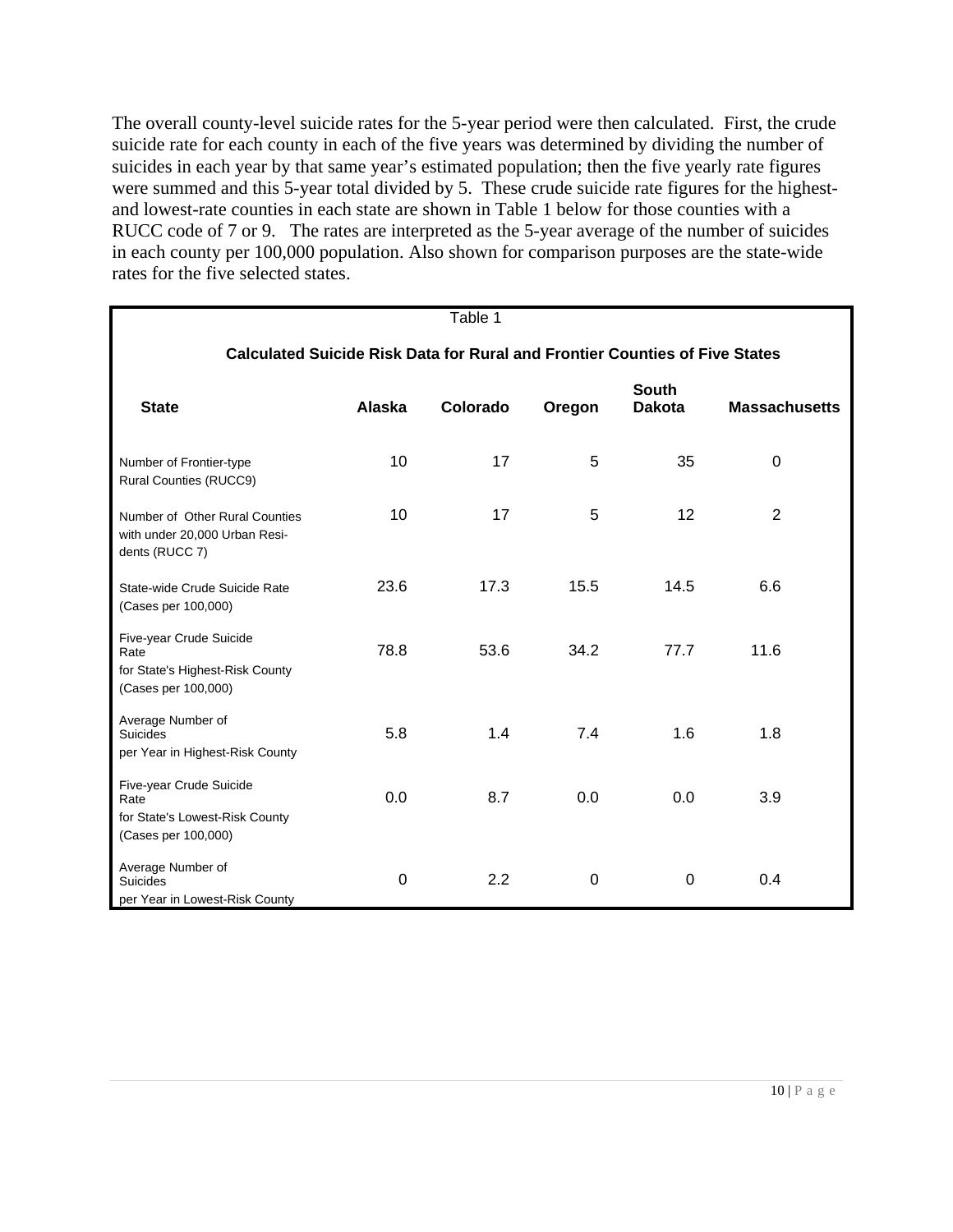Next, an alternative calculation was done, this time summing each county's five-year suicide death total, and dividing that total by its total population over the five-year period. There were no differences at all in the suicide rates between the two calculation methods for 53 of the 113 counties. Another 27 counties had differences in rates between these two calculation methods of just .1 suicides per 100,000 persons. The calculation differences for the remaining 33 counties ranged from .2 to 1.7 suicides, and averaged .5 suicides per 100,000 persons. The single largest difference (1.7) was for a frontier Colorado county averaging only about 1,400 residents over the five year period.

There were at least five high-risk counties in each of the states except Massachusetts, which had only two counties with RUCC codes of 7 or 9, indicating that these were the only counties we could characterize as "rural or frontier" areas. In addition, it is clear that MA's rural-county risk rates were substantially lower than in any of the other four states, with its highest risk rate at 11.7 suicides per 100,000 population versus a minimum of 20.1 per 100,000 for the lowest suicide rate among the top 20 rural counties from the other four states

Finally, the counties from each state were ranked in order of magnitude of average suicide rates for the period 2001-2005, and the five highest-suicide county rates from each of the four primary toolkit-implementation targeted states are plotted in bar-graph format below.



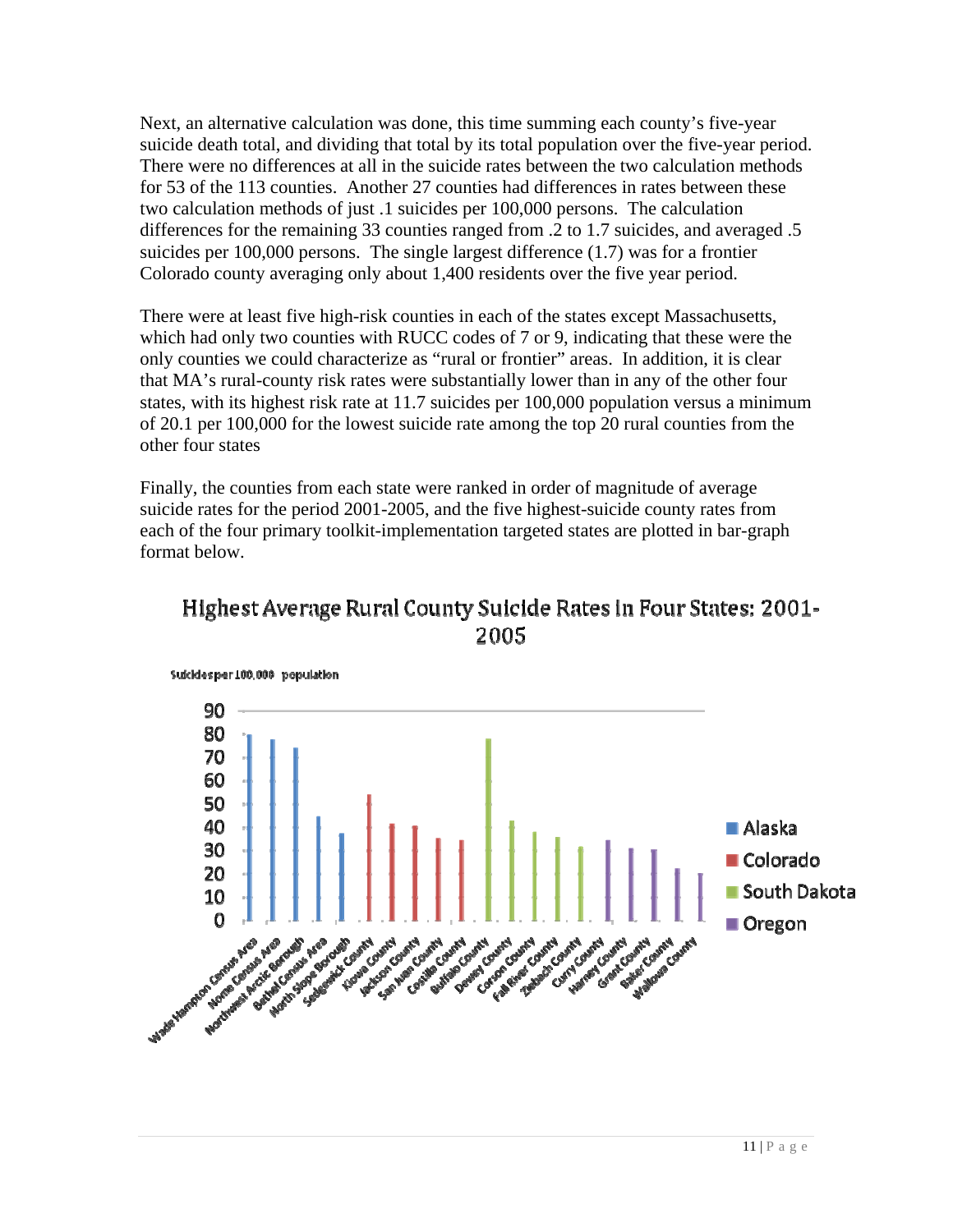## <span id="page-11-0"></span>**Using this Methodology for Targeting Future Collaboration with Rural Primary Care Practices**

With the highest-suicide risk rural counties now identified in four states, the research team can utilize these results to inform a future targeted effort to implement the suicide prevention toolkit (discussed in the following section of this report) in rural primary care practices where the need is the greatest. Due to the budgetary and time constraints of this project, the research team chose was unable to pilot the toolkit in the counties identified by this project. However, should funding and staffing become available in the future, the work detailed above will prove extremely helpful in selecting promising implementation sites. Furthermore, should the CDC manage to update its Mortality Cause of Death files with suicide data later than 2005, the procedures outlined above would make updating the rural and frontier county risk levels a straightforward task for any interested and willing States.

Finally, we remain interested in exploring specific risk factors such as advanced age, recent stressful occurrences, and existing disabilities (especially psychiatric depression and substance abuse) known to characterize suicide risk, using whatever county-level information we can obtain from such sources as the Census data, the National Violent Death Reporting System (currently available for 18 states), and other health and mental health data sets containing county-level data, or even individual-case data that has the potential for aggregation into county-level variables. And while such additional riskfactor data would not override the risk levels determined using NCHS actual-suicide statistics as developed here, rural county primary-care doctors and other staff could find them helpful in identifying high-risk patients who come in for care, thus improving their ability to prevent suicides among their higher-risk caseloads. In addition, this information may be useful for State-level administrators, suicide prevention coalitions, and health/mental health providers to ensure targeted strategic planning efforts in high risk rural areas.

# *References*

Ciarlo J.A., Shern D.L., Tweed D.L., Kirkpatrick L.A. & Sachs-Ericsson N. II. The Colorado Social Health Survey of Mental Health Service Needs: Sampling, Instrumentation, and Major Findings. Evaluation and Program Planning, Vol. 15, pp. 133-147, 1992.

Tweed D.L, & Ciarlo J.A. IV. Social-Indicator Models for Indirectly Assessing Mental Health Service Needs: Epidemiologic and Statistical Properties. Evaluation and Program Planning, Vol. 15, pp. 165-179, 1992.

Ciarlo J.A. & Demmler J. Technical Report: Estimating General-Population Risk of Suicide in Colorado Sub-Areas. Univ. of Denver, Dept. of Psychology, 2006.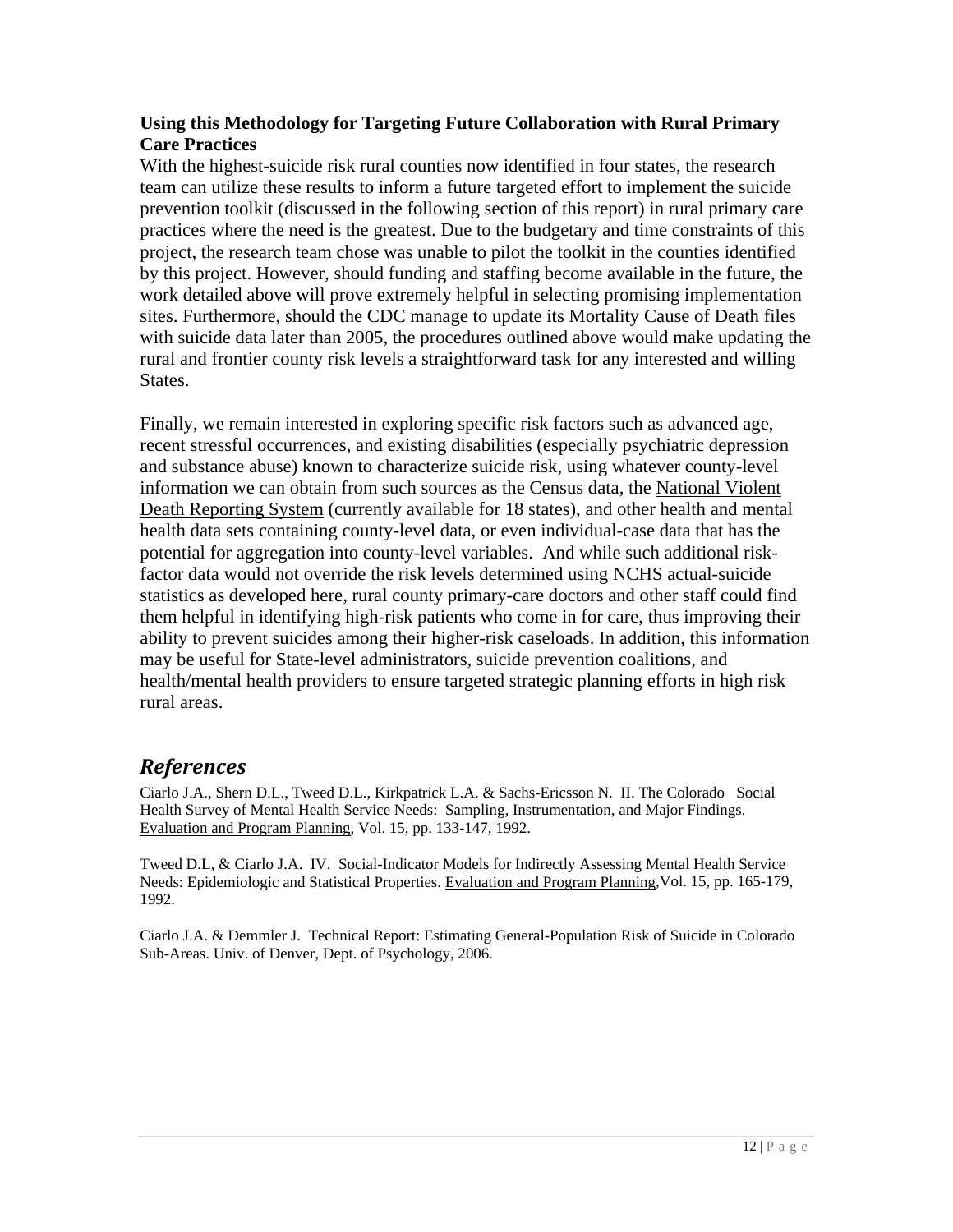# <span id="page-12-0"></span>*Phase Two* **Project Phase Two: Suicide Prevention Toolkit and Webcast for Rural Primary Care Providers**

## **Project Background**

The initial proposed product for the second phase of this project was a suicide prevention video training module for rural primary care providers. However, when the research team began discussions with experts and key informants in rural primary care and suicide prevention prior to content development, it became clear that a revised direction was warranted.

In addition, several experts in rural primary care and physician training were consulted, including, Dr. Jack Westfall, Director of the Colorado Area Health Education Center (AHEC) System and Associate Dean for Rural Health, and Dr. Deb Seymour, Director of Behavioral Sciences and Assistant Residency Director at the University of Colorado at Denver Health Sciences Center. The research team also consulted with suicide prevention experts, Dr. David Litts, Director for Science and Policy at the Suicide Prevention Resource Center (SPRC), and Dr. Peggy West, Senior Advisor with SPRC. SPRC was aware of the dearth of information and tools specifically developed for rural primary care providers and offered to collaborate with the WICHE research team informally on the project. The WICHE/SPRC partnership is described in a subsequent section.

We asked the experts to describe the state of suicide prevention in rural primary care and to suggest what was needed to improve suicide prevention efforts. They suggested that it would be difficult to be successful in preventing suicide in primary care without assistance in recognizing and caring for suicidal patients from community members, staff in the primary care office, and patients' families. They emphasized the need for routine and proactive follow-up and emphasized the need for assistance and tools in addition to suicide prevention education. They acknowledged that physicians need to learn more about suicide prevention, but they also highlighted significant systemic barriers, such as lack of adequate time to care for suicidal patients in a busy clinic schedule, that routinely hamper suicide prevention in rural primary care.

In addition to the experts noted above, we interviewed physicians practicing in five different rural counties in Colorado. The rural physicians agreed with the information provided by the experts in the section above. They emphasized that systemic barriers were having a significant negative impact on their suicide prevention efforts.

During the interviews, rural physicians were asked the following questions:

1) What do you do when a patient who appears to be suicidal presents to you? 2) Are you satisfied with your level of knowledge about risk assessment and interventions for suicidal patients? Do you feel confident in your ability to address the needs of suicidal patients?

3) In your experience, what are the barriers to suicide prevention in your county?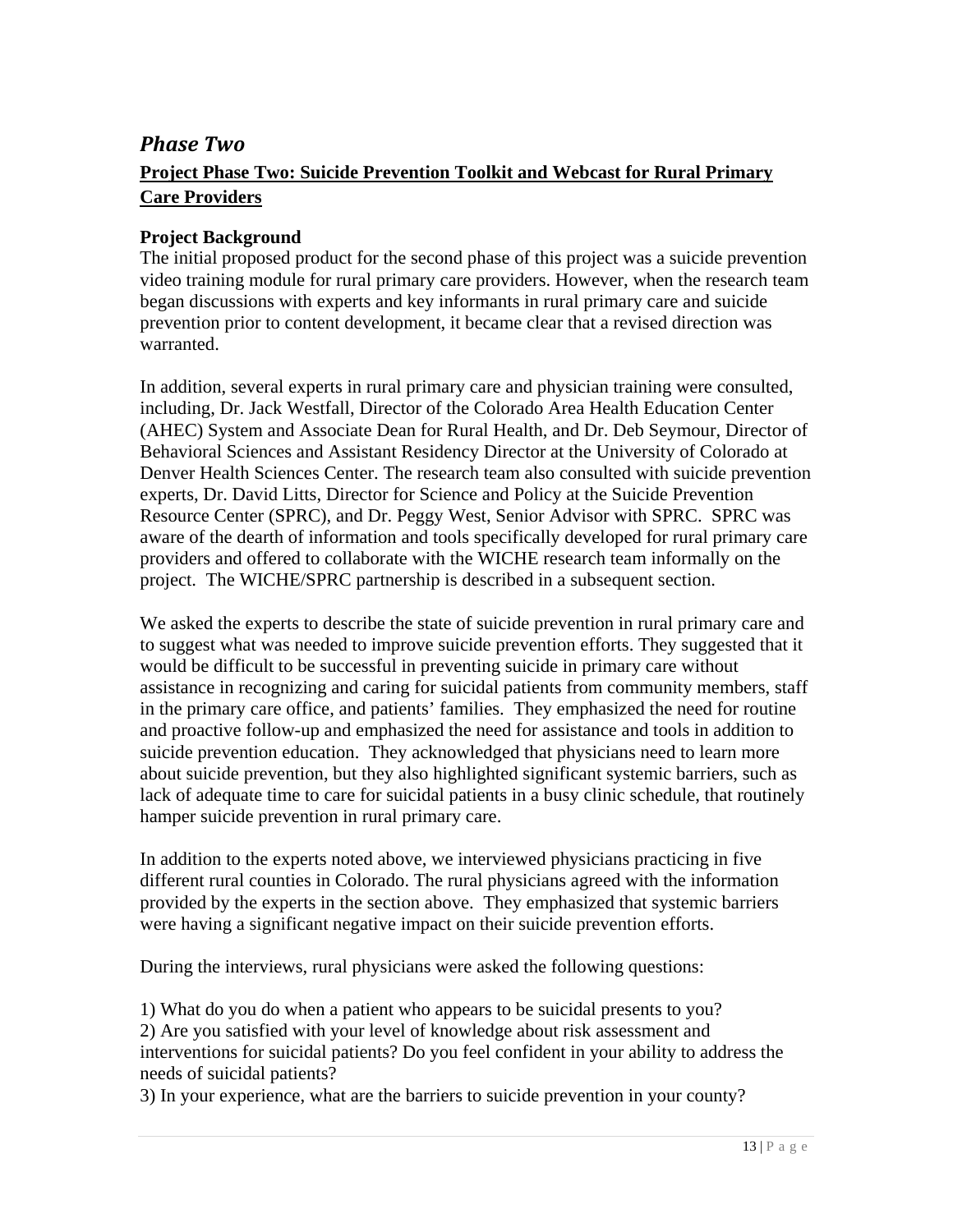4) Do you think additional training in suicide risk assessment and interventions would benefit you and your practice?

5) What do you need most in order to improve suicide prevention efforts in your practice?

6) Do you think that the components of our toolkit would be useful to you in addressing the needs of suicidal patients?

Interviewees consistently stated that they felt that they and most of their colleagues were fairly well informed about how to intervene with suicidal patients. The most commonly cited systemic barriers were 1) mental health stigma about depression (leading to noncompliance with recommended treatments such as anti-depressants), and 2) a lack of adequate resources such as patients being rejected from overcrowded emergency rooms when put on a mental health hold or a lack of adequate mental health services in their county.

In response to these interviews and the expert consultation, we chose to place equal emphasis on the educational content and the development of suicide prevention tools intended to address systemic barriers. In addition to education, the research team wanted to offer providers tools that they could use to enhance their efforts, given the limitations they encounter.

The final products for this project phase include The Suicide Prevention Toolkit for Rural Primary Care Providers (available in hard copy and electronic form) and a webinar that focused on best practices in suicide prevention and a description of the toolkit. The toolkit and webcast were designed to address some of the systemic problems encountered in rural primary care and to increase the confidence, ease, and skill with which primary care practices care for suicidal patients. The shift from the original project plan to the toolkit and webcast was intended to better meet the needs of rural primary care providers as identified in preliminary research for this project.

## *The WICHE Partnership with the Suicide Prevention Resource Center*

WICHE was approached by SPRC (Dr. David Litts, Director for Science and Policy, SPRC, and Dr. Peggy West, Senior Advisor, SPRC) regarding collaboration on this project because they felt that primary care physicians have a unique opportunity to contribute to suicide prevention efforts. In addition, they indicated that there was no other product in the field that targeted rural primary care providers, thus confirming the need for the toolkit. SPRC expressed interest in playing a supportive consultation role in the toolkit and webcast development. SPRC reviewed the webcast and toolkit contents and provided feedback based on the most recent research and information on suicide prevention education practices. SPRC also added a number of tools for providers which have been incorporated into the toolkit. Their expertise on suicide prevention research, practice and policy complemented WICHE's expertise in rural mental health and primary care. The SPRC consultants have been active and engaged partners throughout the project and plan to work with WICHE to further develop and disseminate the toolkit.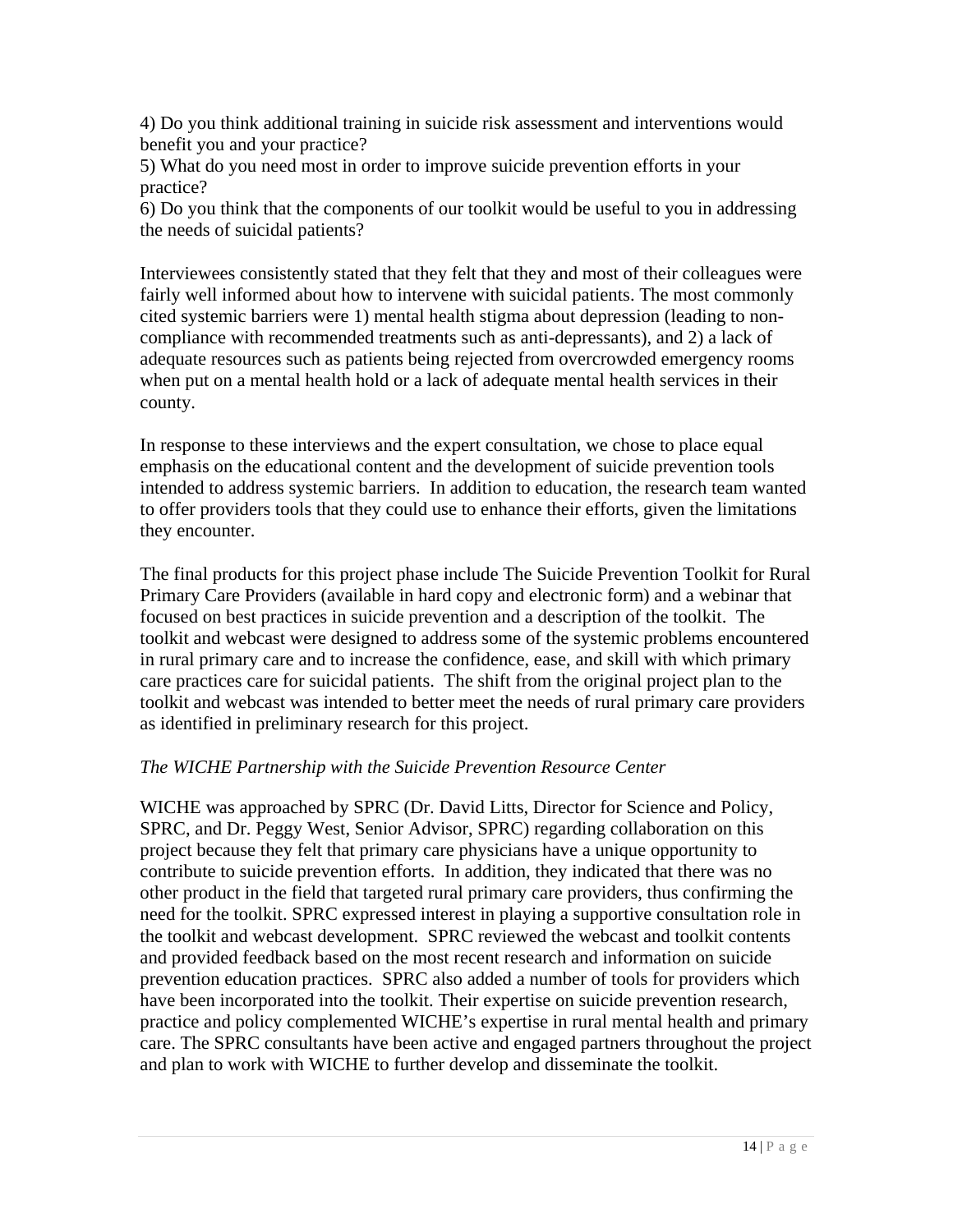## **The Original Toolkit – Overall Layout and Components**

The toolkit was developed with the goals of increasing provider confidence and competence in identifying, treating, and referring suicidal patients in primary care settings. It is intended to guide providers through the development of a formal and office-specific protocol detailing explicit action steps for identifying and managing suicidal patients. It also serves as a guide for implementing suicide prevention and enhancing collaboration between primary care and behavioral health providers.

The first version of the Suicide Prevention Toolkit for Rural Primary Care Providers contained six components which are listed and described briefly below. A description of component development is provided following the list. This original version of the toolkit was reviewed by providers and community members. After receiving their feedback, a number of additions and revisions were completed in order to enhance the product. The second version of the toolkit is described in the section that follows toolkit feedback. The components for both versions were created by Dr. Mimi McFaul, Dr. Tamie Dehay, and Dr. Christa Smith, with scientific expertise provided by project consultants, Dr. Jim Ciarlo and Dr. Jean Demmler. In addition, the toolkit concept and components were developed and reviewed by Dr. David Litts and Dr. Peggy West with SPRC.

1) **Suicide prevention primer for providers:** An educational overview of best practices in suicide prevention.

2) **Suicidal patient treatment tracking log and user's guide:** A comprehensive, time saving tool for tracking the status if suicidal patients.

3) **Community education materials:** Suicide prevention posters and wallet cards (with suicide warning signs and the National Suicide Prevention Lifeline phone number). The materials also include a list of publications, websites, and additional resources that can be used to further educate providers, patients, and families about suicide prevention in different populations.

4) **Suicide risk assessment pocket cards:** Two different types of pocket-sized card that includes strategies for assessing suicide potential and a decision tree for intervention.

5) **Tool for creating an office protocol regarding suicidal patients:** A template for creating an office protocol to coordinate and simplify intervention.

6) **Crisis response planning tools for at risk patients:** Patient-centered forms for identifying patient support networks and outlining methods for planning for safety.

The primer is the backbone of the toolkit and was developed and refined simultaneously with the treatment tracking log and community education resources. The primer is based on current research and was reviewed by SPRC several times and amended according to their feedback. It offers providers strategies for more effective suicide prevention given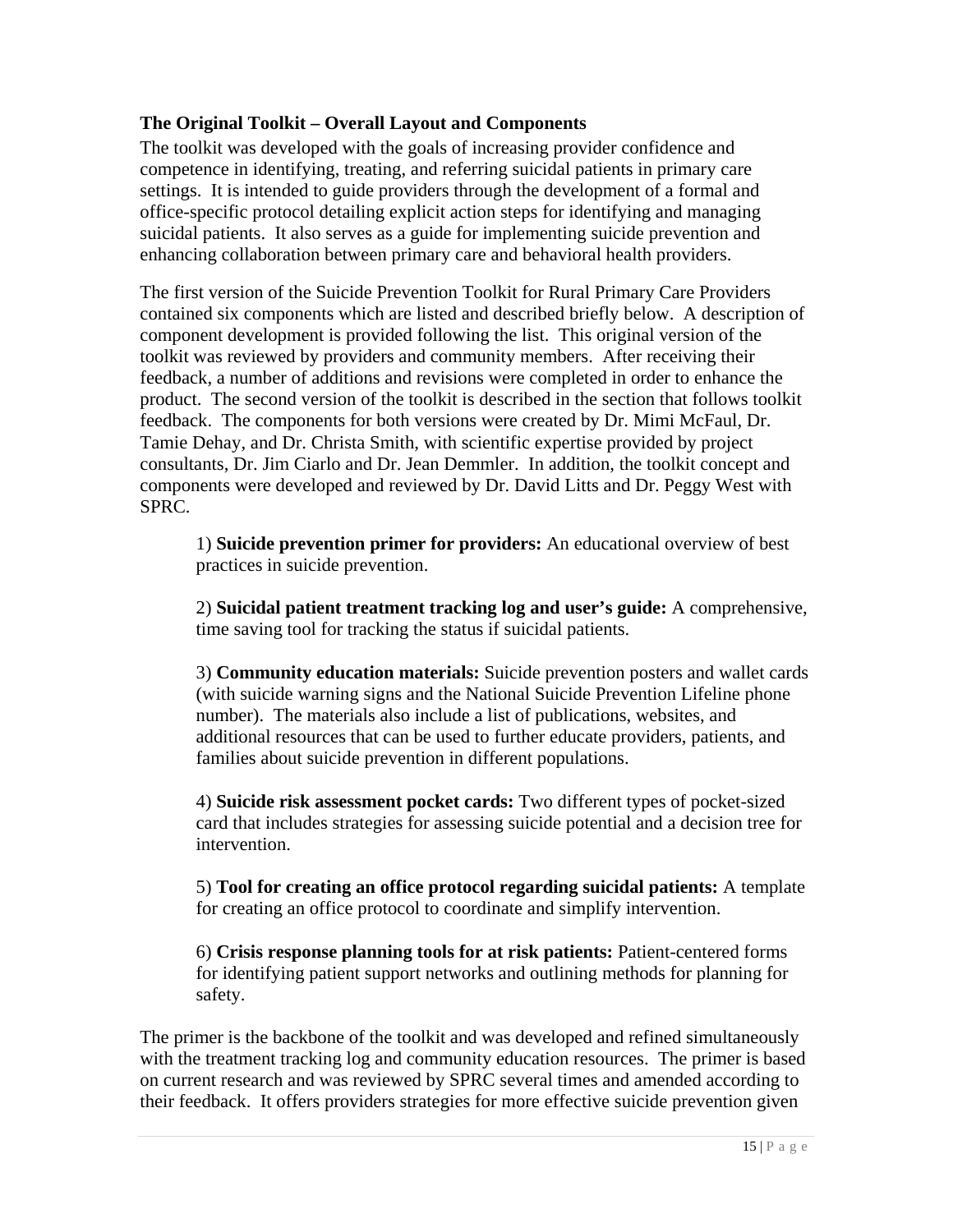the challenges they face and contains the following modules: 1) Prevalence and comorbidity of suicide, 2) Epidemiology, 3) Suicide Risk Assessment, 4) Intervention, and 5) Effective Prevention strategies. Throughout the primer there are explanations for how to use the tools included in the toolkit. For example, the Intervention section features and discusses the Suicide Risk Assessment Pocket Card. The primer was used as the basis of the webcast educational content.

The treatment tracking log was designed as a comprehensive prompt for providers intended to remind them of the questions they should be asking themselves and patients each time they see a suicidal patient. These questions are to be asked and answers should be recorded until the suicidality has resolved. For example, the tracking log prompts providers to ask not just whether medications (e.g., anti-depressants) are being taken, but also whether side effects are being experienced by the patient. This is a key element of treatment as it is common for patients to have medication side effects or other issues that prompt them to stop taking important medications. Addressing side effects and other issues can improve outcomes.

The community education materials were collected for the toolkit from numerous sources including the National Suicide Prevention Lifeline and the Western Colorado Suicide Prevention Foundation. The collection is designed to assist providers with educating the public and patients on how to recognize warning signs of suicide as well as how to help suicidal individuals. They contain messages that attempt to reduce stigma related to depression and suicidality and are aimed at a variety of populations at risk for suicide.

The toolkit contains two versions of suicide risk assessment pocket cards. These cards were designed to be use by providers. The SAFE-T pocket card was developed by Screening For Mental Health, Inc. and SPRC and was designed for mental health professionals. It is a two-sided card that contains instructions on how to evaluate how atrisk a patient is for suicide. The second card is the Suicide Risk Assessment Pocket Card developed by WICHE with consultation from SPRC. The intent of the Pocket Card is very similar to that of the SAFE-T card, but the Pocket Card was designed specifically for medical providers in the primary care setting. The Suicide Risk Assessment Pocket Card also contains examples of how to ask questions about suicidality and algorithms for high, medium, and low risk patients that suggest appropriate treatments and interventions for each risk level. The Pocket Card contains simple language and avoids using mental health lingo contained in the SAFE-T card.

An office protocol tool was developed based on the WICHE teams' clinical experience working with suicidal patients in primary care settings. The protocol directs providers to answer questions regarding how suicidal patients will be handled. For example, providers need to be clear on where patients will be sent if they need to be hospitalized and how soon and how often they will follow-up with patients after release from the hospital. The protocol contains a list of statements with blank space for clinic specific information. For example, the first sentence of the protocol reads, " should be called/paged to assist with evaluation of risk."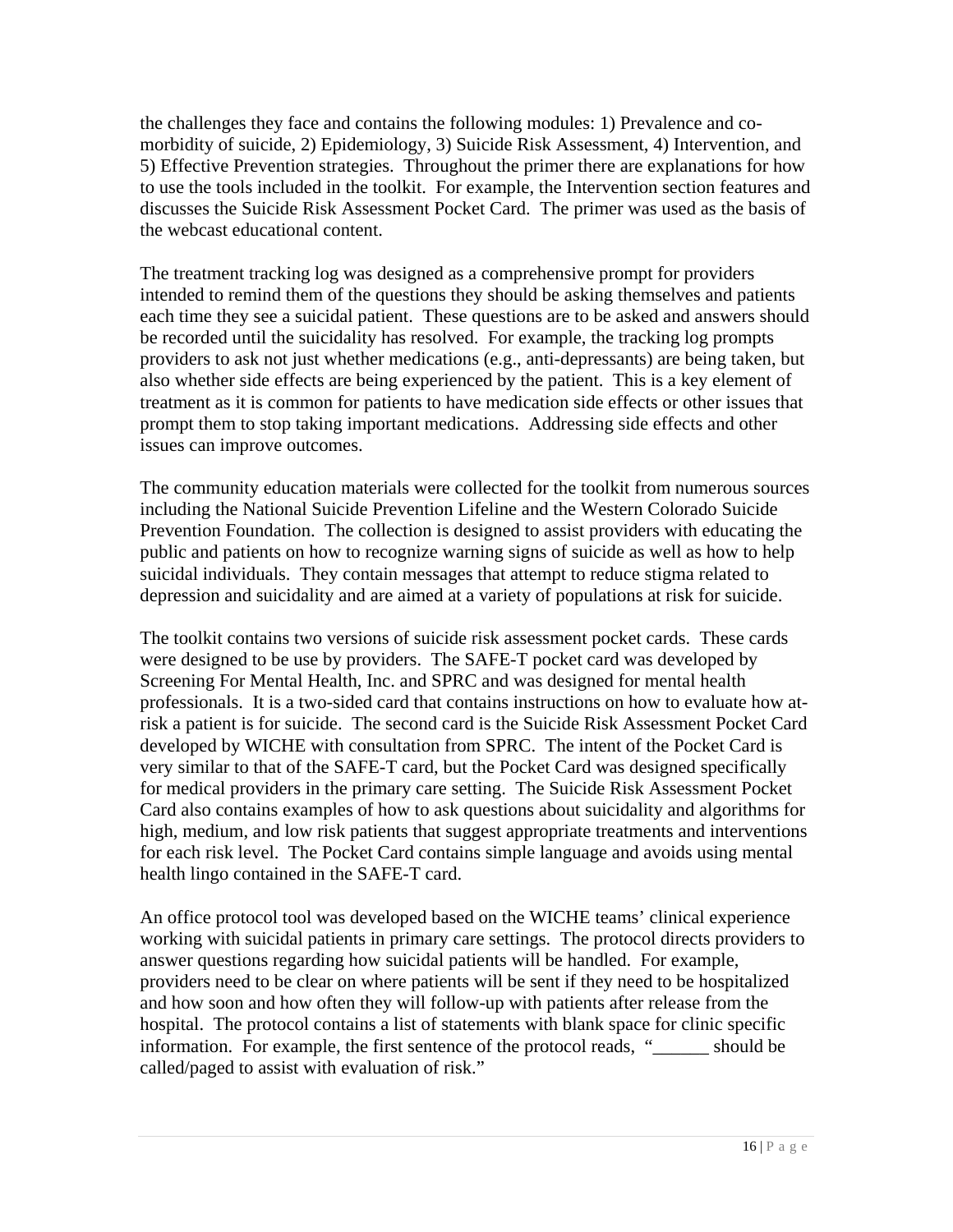The crisis response planning tools were provided by SPRC. The first form instructs providers on how to help patients think through what they will do to be safe if they are feeling suicidal and who they can go to for support and assistance. The second form can be filled out by a primary support person in the patient's life (e.g., a mother or close friend) and the patient with the help of a primary car provider. The purpose of the second form is to help the support person clarify in advance how they will help the patient cope with suicidality and stay safe. These tools are patient-centered and therefore they focus on what will be most effective for each individual patient.

The resource list was developed by SPRC and contains numerous publication, websites, and additional resources for providers, patients, and community members. For example, the list contains a link to guides for families and providers on how to help patients after a suicide attempt.

## **Feedback from Rural Primary Care Providers and Community Members**

After developing a first draft of the toolkit based on expert opinion and provider interviews, WICHE asked a network of rural Colorado providers and community members to review the toolkit and provide feedback. As an incentive a gift certificate of \$50 was offered in return for their completion of a web-based survey. The toolkit was disseminated by Dr. Jack Westfall and the University of Colorado Health Sciences Center, from whom we also received expert consultation at the start of the project. Dr. Westfall sent the toolkit in both the hard copy and electronic form along with a request for participation to a rural provider research network with whom he works. It was hoped that the response rate for feedback would be improved if providers received the mailing from someone whom they recognized. Dr. Westfall also sent the toolkit to a committee of rural community members involved in reviewing health care practices in their communities. WICHE constructed separate online surveys for providers and community members using Survey Monkey and asked participants to fill out the survey at their convenience.

The provider survey, which can be found in Appendix A, was meant to help determine whether the toolkit is a product that primary care providers would find useful and practical. It included both quantitative and qualitative questions related to each of the six toolkit components as well as the toolkit overall. The survey asked questions meant to determine what parts of the toolkit providers would be likely to use in their practice and share with colleagues and what components providers did not find useful. For those pieces of the toolkit that providers said they would not use, follow-up questions clarified why they would not be used. Finally, providers were asked what could be done to improve the toolkit.

The survey also looked at the subjective impact of the toolkit on provider confidence, knowledge, and effectiveness in working with suicidal patients. It also asked two questions intended to determine whether providers felt that suicide was a problem in their community.

A shorter version of the survey was also given to rural community members. This survey focused on the perceived value of the toolkit for the community itself. The questions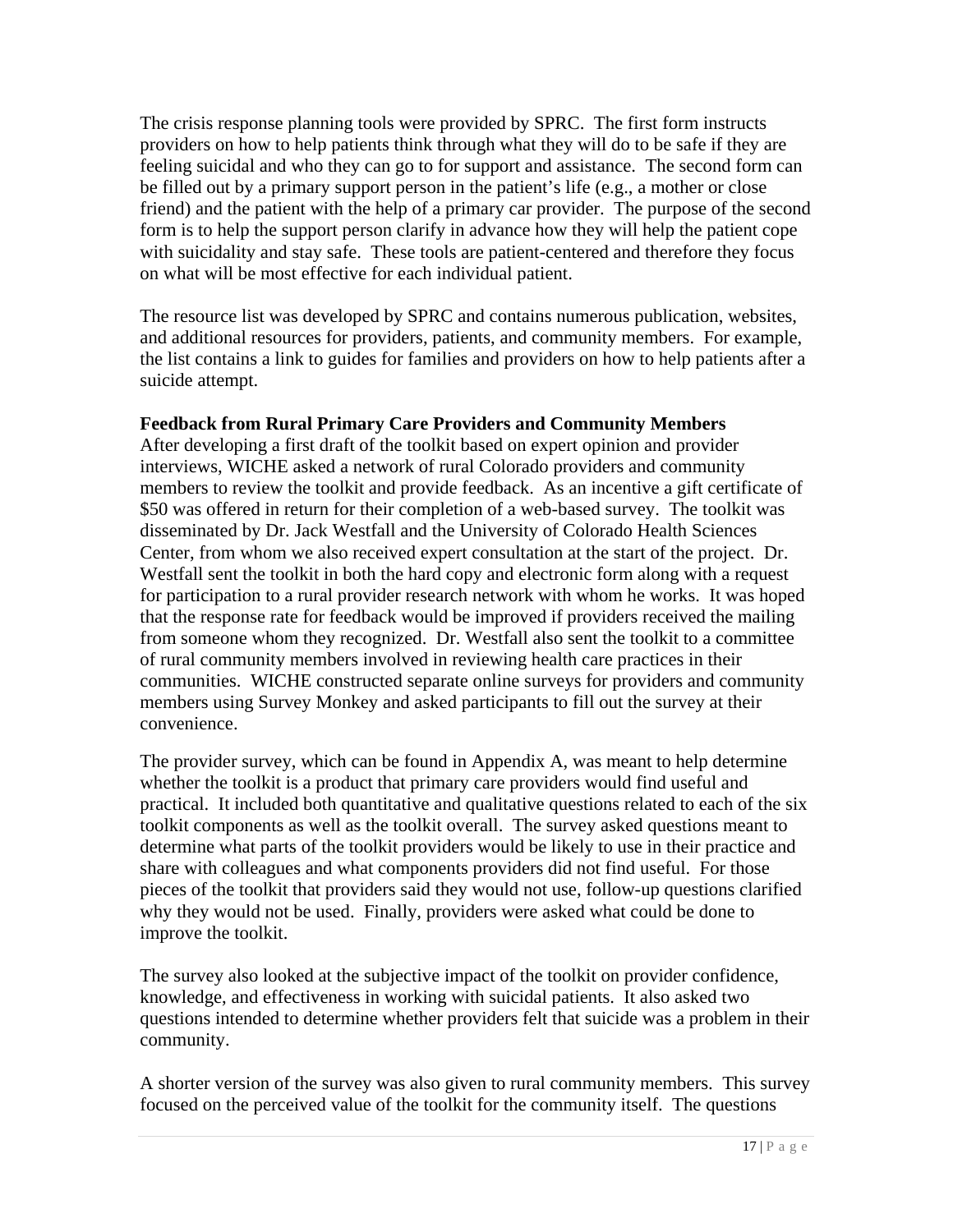were essentially equivalent to those found in the provider survey, though they were tailored toward community members and the impact they felt the toolkit would have on their community. Community member responses were reviewed, but will be covered in less detail because WICHE's priority was to create a toolkit that is appealing and useful to providers. Below is a description of types of providers who responded to the survey as well as the numbers of both providers and community members who filled out the surveys. Survey feedback regarding each specific part of the toolkit, feedback on the toolkit as a whole, and suggestions for future directions of the toolkit are discussed as well.

WICHE received feedback from 27 people, 17 of whom were providers and 10 of whom were community members. Providers included physicians, physicians assistants, registered nurses, and nurse practitioners. Community members included individuals from a variety of backgrounds including farming, social service, and business.

## **Primary Care Provider Feedback**

Overall, provider response to the toolkit was positive. Providers felt that the toolkit would be useful and effective in improving suicide prevention efforts. Over 80% of providers indicated that the toolkit increased their confidence and knowledge regarding their work with suicidal patients and that the toolkit was a useful product. Overall, they also indicated that they would use the toolkit if they had the opportunity. However, many providers said that they would select and apply components of the toolkit, rather than the whole toolkit, because they already had a version of the some components in place in their practice.

Feedback from several providers suggested that more community involvement in suicide prevention was needed, which echoed feedback WICHE received during the physician interviews. Providers highlighted the need for more public education to make the community aware of warning signs and effective methods of responding to high-risk individuals. They also said that mental health services and primary care services needed better collaborative working relationships and agreement on crisis intervention protocol and suicide prevention strategies.

The following is a quote from one provider's survey regarding the need for community education:

*The other patient who committed suicide was a 14 yr. old who was very angry about his family situation and very impulsively hung himself. He had been telling his friends at school he was going to kill himself. I don't think his parents took it seriously. I think that some challenges are to get programs into the middle and high school teachers and counselors. Also, community education would reach more of the public if it was in the bulletin boards of community buildings, i.e. post office, church, court house, schools.*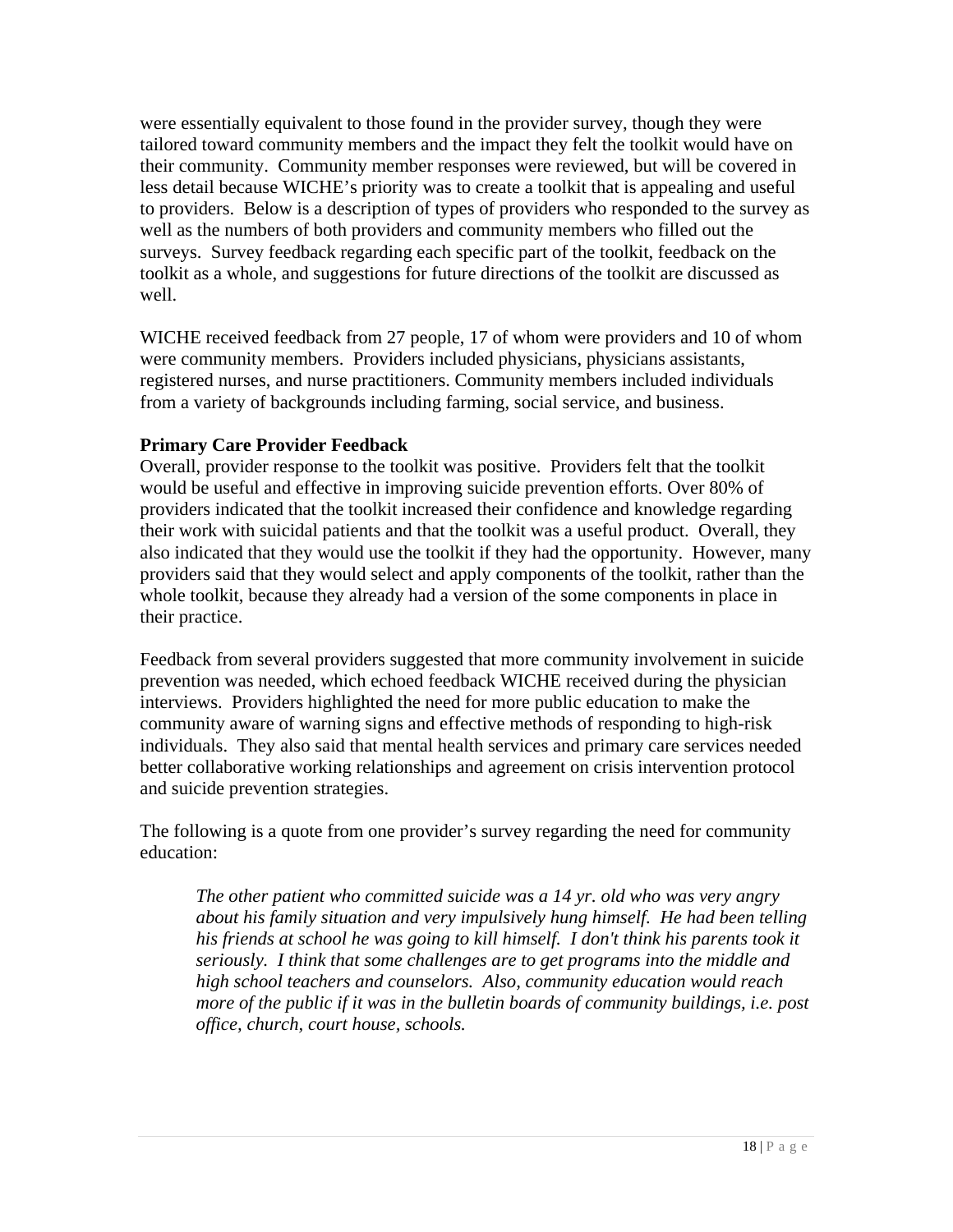As another provider phrased it, increased community education and involvement is needed as an adjunct to the toolkit because some suicidal individuals do not have a medical problem and therefore do not see a primary care provider.

The risk assessment cards and crisis response planning tools were rated as the most useful parts of the toolkit by almost 90% of providers. However, the primer and office protocol were rated as valuable tools by nearly 70% of providers. Respondents overwhelmingly preferred the Pocket Guide for Primary Care Professionals to the SAFE-T Pocket Card. The most common reason sited for not finding a toolkit component useful was that the provider already has a version of the tool in use. Two of the respondents felt that the primer was too long. Several providers did not like the posters because they felt that they were unclear or depicted manual labor as negative. However, more than the majority of providers felt that the posters could help combat mental health stigma and had the potential to help suicidal patients, their families, and their friends. Several providers asked for expanded resources in the community education section of the toolkit (e.g., educational materials for patients and posters that target a wide variety of populations).

A small percentage of respondents offered feedback to an open-ended question regarding their overall impression of the toolkit. Some suggestions were to make the toolkit available to mental health providers as well, and to provide in person lectures regarding the application of the toolkit to primary care providers.

Very few providers offered recommendations for additions to the toolkit. Some of the ideas proposed were, a list of referrals for mental health services, funding to pay for time spent with suicidal patients, pamphlets that help reduce stigma related to mental health problems, and continuing education for providers on prescribing antidepressants.

## **Community Member Feedback**

Overall, community members were positive about the toolkit including robust educational content. Community members endorsed the education of providers and community members as the most important aspect of suicide prevention in their communities and suggested increased efforts in these areas. Like several of the providers, they also wanted the toolkit to include expanded educational materials for patients as well as family and friends of people at risk for suicide. The primer and community education materials were among the toolkit components rated most important by community members.

The following is quote from a rural community member that highlights community member sentiment regarding the need for better suicide prevention education efforts:

*All of this only works if you can get people to read material and question what they are feeling. Because this is one of them issues that is dealt with behind doors and usually doesn't leave the family (I believe). So you may reach people with problems through family or other people, not the sufferer.*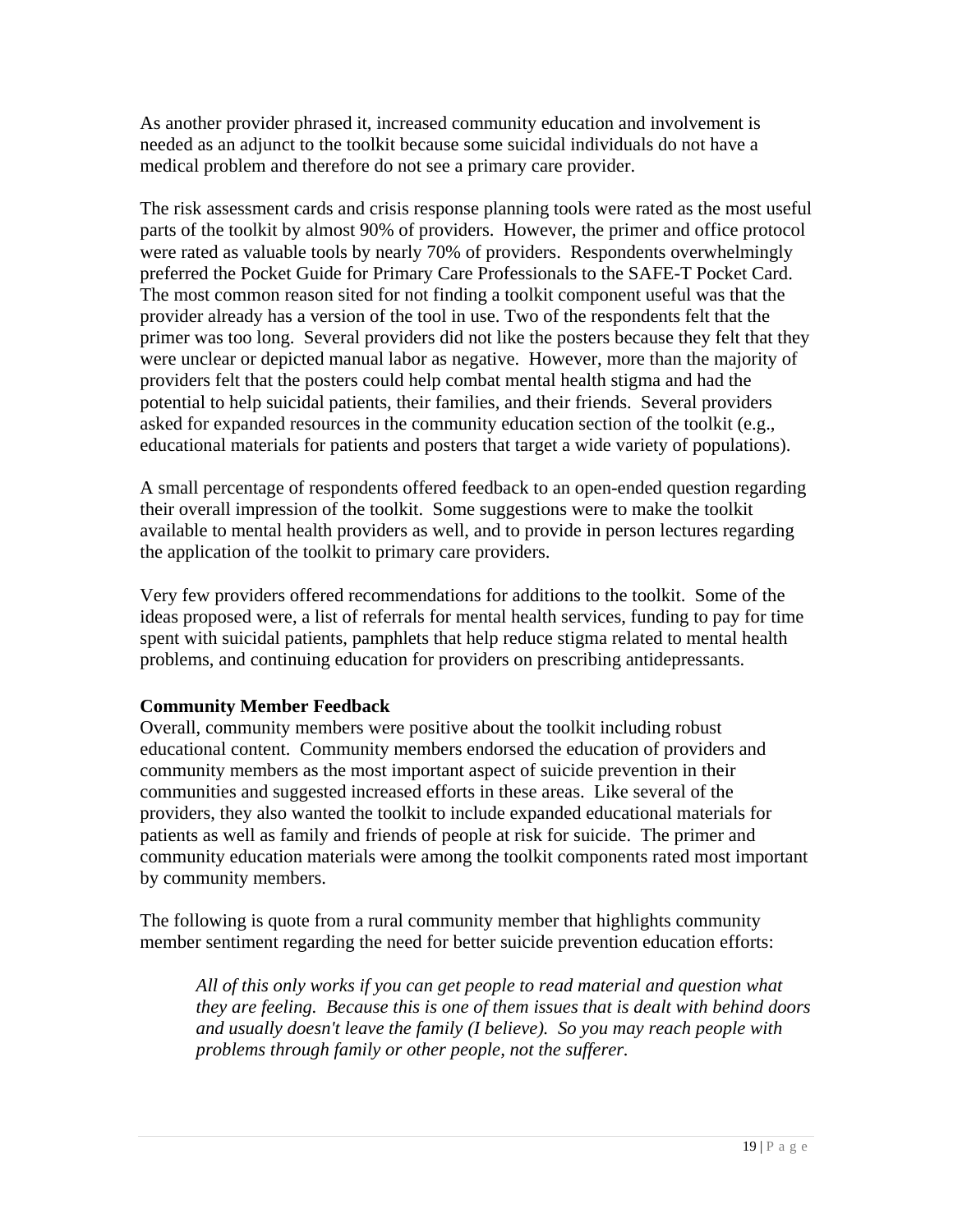## **The Revised and Current Toolkit**

Based on feedback from providers in the field and suicide prevention experts, a second version of the toolkit was created. The toolkit was organized into four sections including: core start-up components, mental health partnership, patient management, and patient education. Each section includes all of the tools from the original version, many of which have undergone significant additions and revisions. The Catalog of Posters and Brochures, for example, has been expanded to include youth and Native American suicide prevention posters and more information on how to obtain posters that address a wider range of populations. All of the tools described were developed by both WICHE and SPRC unless otherwise noted. Additions to each of the toolkit sections will be described briefly below. If an addition is not noted, please see the section titled "The Original Toolkit" for a description of the component.

| <b>Core Start-Up Components</b>  | <b>Patient Management</b>            |  |  |
|----------------------------------|--------------------------------------|--|--|
| <b>Introductory Letter</b>       | <b>Primary Care Pocket Cards</b>     |  |  |
| <b>Quick Set Up</b>              | <b>Safety Planning Tools</b>         |  |  |
| Primer                           | <b>Crisis Support Planning Tools</b> |  |  |
| <b>Office Protocol</b>           | <b>Tracking Log</b>                  |  |  |
| <b>Resource List</b>             | <b>Primary Care Practice Model</b>   |  |  |
|                                  | <b>Safety Planning Card</b>          |  |  |
| <b>Mental Health Partnership</b> | <b>Patient Education</b>             |  |  |
| <b>Outreach Letter</b>           | <b>Warning Signs Cards</b>           |  |  |
| <b>SAFE-T Card</b>               | <b>Firearm Storage Brochure</b>      |  |  |
|                                  | <b>Catalog of Posters/Brochures</b>  |  |  |

## Core Start-Up Additions

The Introductory Letter is a one-page letter that urges providers to examine the quick set up guide (described below) and begin to implement the toolkit in their practice.

Quick Start Guide outlines a six-step process of implementing the toolkit in a primary care practice. The guide suggests that users begin by communicating with all staff about the new suicide prevention initiative in their office and selecting a lead suicide prevention co-coordinator who will become familiar with the toolkit contents.

### Mental Health Partnership Additions

The Mental Health Partnership Letter contains one page of text and one page of suicide prevention training resources. The letter is meant to be delivered to any mental health provider that serves the community where the primary care practice is located. The primary goal of the letter is to invite mental health providers to work collaboratively with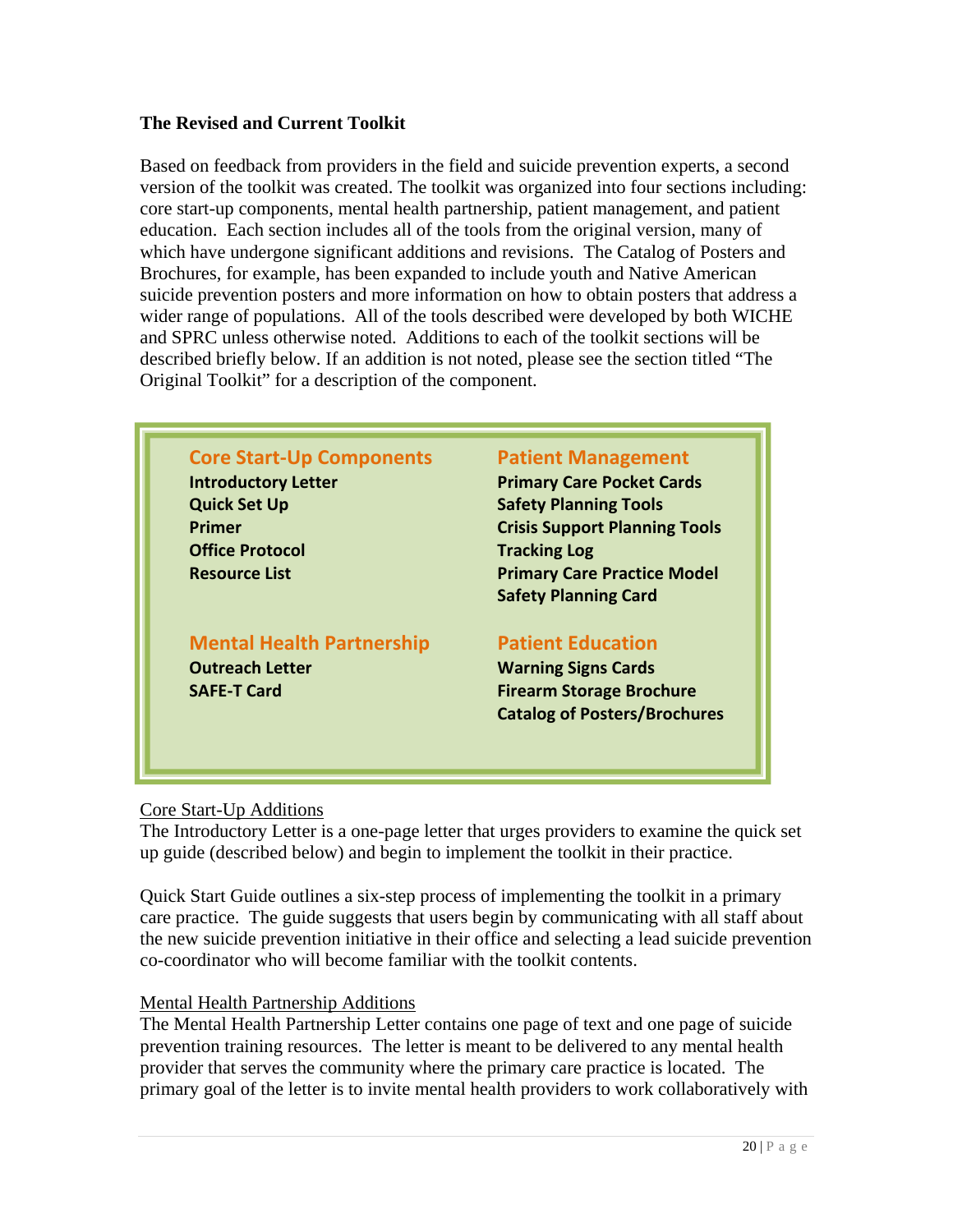the primary care practice to develop a model for collaborative care for suicidal patients. It highlights the fact that the primary care practice is implementing the toolkit and offers mental health providers the SAFE-T pocket card and suicide prevention training resources as a means of enhancing suicide prevention efforts in their practice.

## Patient Management Additions

The Primary Care Practice Model provides a visual representation of the suicide prevention approach promoted by this toolkit. It is divided into three phases with details on steps to be taken at each phase: preparation, prevention, and intervention.

The Safety Planning Card was designed to help providers assist patients at high risk for suicide to develop a personalized list of coping strategies and sources of support. The card outlines a six-step process which includes, discussion of warning signs, internal coping strategies, social contacts, family members, professional agencies to be contacted, and making the patient's environment safe.

## Patient Education Additions

The Warning Signs Card was developed by the National Suicide Prevention Lifeline. It contains warning signs for suicide and the lifeline's phone number. It can be used by patients, families, and community members who want to know more about when and how they should act to prevent a suicide.

Because lethal means restriction is an important strategy in suicide prevention, the Firearm Storage Brochure was included in the toolkit. It was created as part of the Washington State "Lok-It-Up" campaign and can be used to educate patients about reasons for locking firearms and types of locking devices.

## **Suicide Prevention Webcast**

The webcast was developed as a means of educating providers about suicide prevention as well as introducing them to the toolkit. It was anticipated that webcast and toolkit would encourage providers to take some additional steps to address the problem of suicide. The webcast also served to advertise the toolkit, and to determine participant interest in the toolkit prior to official launch date.

In addition to the national audience of 82 viewers that watched it online, the webcast was also viewed by a live audience of medical students (in the School of Medicine's Multidisciplinary Rural Track), and students of nursing, pharmacy, and public health from the University of Colorado at Denver Health Sciences Center. The webcast was conducted by Dr. Mimi McFaul, Dr. Tamie Dehay, and Dr. Brian Stafford and was comprised of three parts:

- 1) Best Practices in Suicide Risk Identification
- 2) Best Practices in Suicide Prevention
- 3) Prescribing for Depressed Patients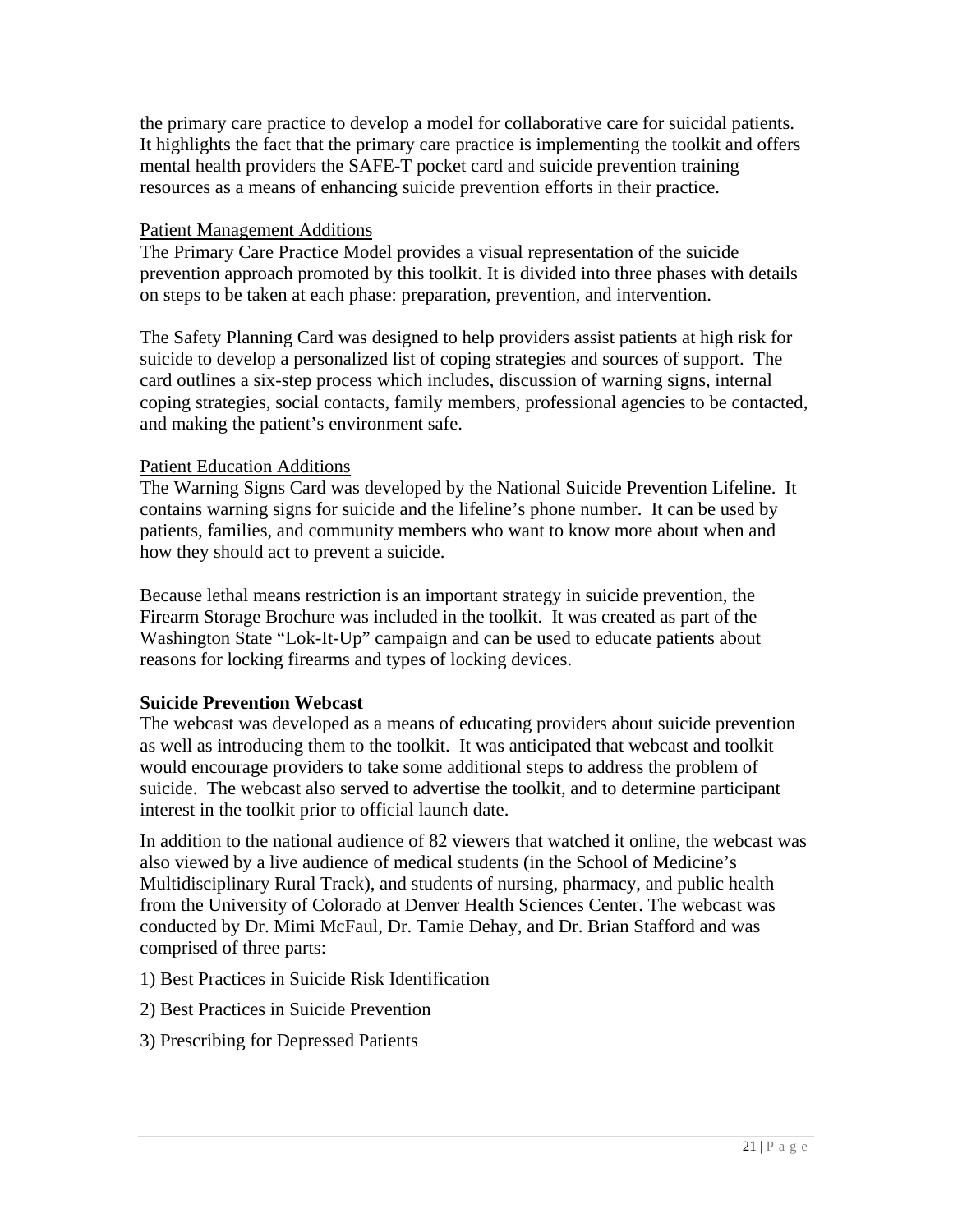4) National Launch of the Suicide Prevention Toolkit for Rural Primary Care Providers, including a review of the survey feedback received from rural providers and community members.

The purpose of including the section on prescribing for depression in the webcast was that many physicians we interviewed or received survey feedback from stated that they needed more education in this area. It was hoped that the discussion would provide needed education and increase attendance by physicians. A physician-facilitated discussion, conducted by Dr. Mark Deutchman, followed the webcast and addressed the challenges of suicide prevention. The webcast is now available for asynchronous viewing on the WICHE website.

## **Launching of the Toolkit**

The toolkit was launched on the SPRC website in late June, 2009. Both electronic and hard copies are available. The electronic version will be offered at no cost at [http://www.sprc.org/pctoolkit/index.asp.](http://www.sprc.org/pctoolkit/index.asp) The hard copy binder version will be offered for \$25 per toolkit to cover printing and staff time costs and is available through WICHE.

Separate from the actual toolkit, a marketing and informational card was developed to provide an introduction to the purpose and components of the toolkit. It contains facts about suicide, a brief overview toolkit components, and information on obtaining a copy of the toolkit.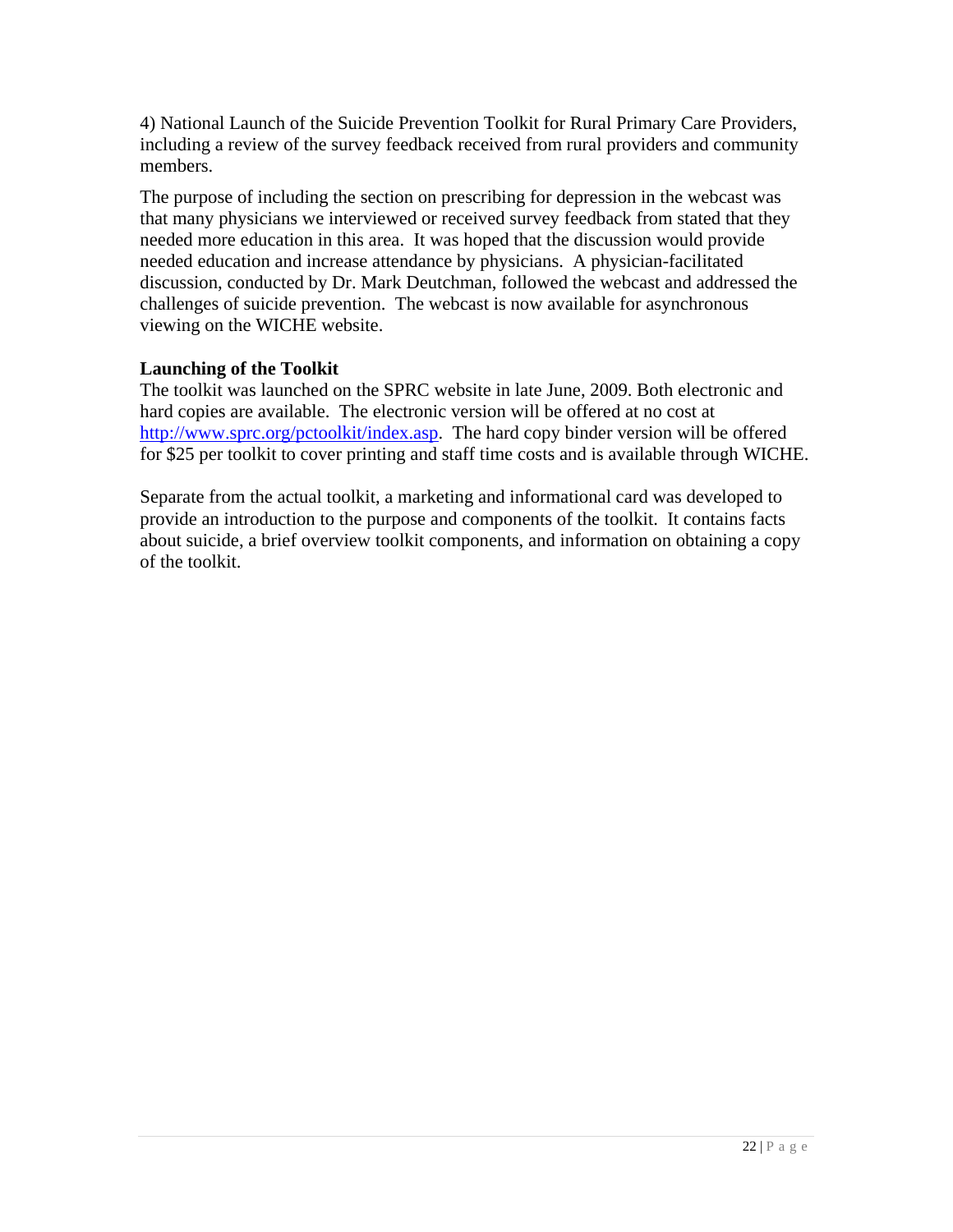# <span id="page-22-0"></span>*Discussion and Policy Implications*

During the past decade there has been an increase in public policy activity related to suicide prevention. In 1997, Congress passed one resolutions recognizing suicide as a national problem and another sighting suicide prevention as a national priority. Since 1997, two major laws have been created: The Garrett Lee Smith Memorial Act (PL 108- 355) and the Joshua Omvig Veterans Suicide Prevention Act (PL 110-110). The National Suicide Prevention Resource Center, the National Suicide Prevention Hotline, and a National Strategy for Suicide Prevention have been developed since then as well. Several states have passed suicide prevention legislation recognizing suicide as a serious problem and [h](#page-24-2)ave authorized the development of state suicide prevention plans. $h$ 

More work needs to be done to strengthen suicide prevention efforts in rural primary care and increase the number of in mental health professionals available to provide crisis intervention as well as mental health treatment. Finally, the rural communities in which providers work must be engaged in suicide prevention activities. This comprehensive approach would create a team effort in which providers, families, and communities partner to reduce suicide. In the integrated care movement, this type of approach is referred to as "no wrong door." No matter where a suicidal individual presents (to a provider, a family member, at a school or church) there should be no place where they cannot get help or be directed to a place where they can get help. Though it is essential to prevent suicide in primary care, it would be a mistake to expect providers to succeed in preventing suicide alone. Primary care provider reimbursement for interventions should have an increased focus on suicidal patients, provider education, increasing availability of mental health services, and additional suicide prevention research.

## Primary care

With the exception of prescribing medications, primary care providers are not reimbursed for addressing the mental health needs of their patients. For example, they cannot bill for talking to patients about their suicidality, assessing for suicide risk, and other important interventions. They cannot bill for talking to patients about depression, one of the major risk factors for suicide. Providing reimbursement may improve availability of these services in rural communities.

Equally important to rural communities is the focus on education and continuing education in suicide prevention. In fact, physician education is among the most effective strateg[i](#page-24-2)es for suicide prevention.<sup> $\mathbf{i}$ </sup> In order to be effective in their interventions, providers need to be informed and kept up to date about the best practices in suicide prevention. This includes information such as that found in the toolkit as well as the most current information about prescribing medication for depression. To this end, inexpensive or free webinars could be offered to rural providers for continuing education credits on a regular basis.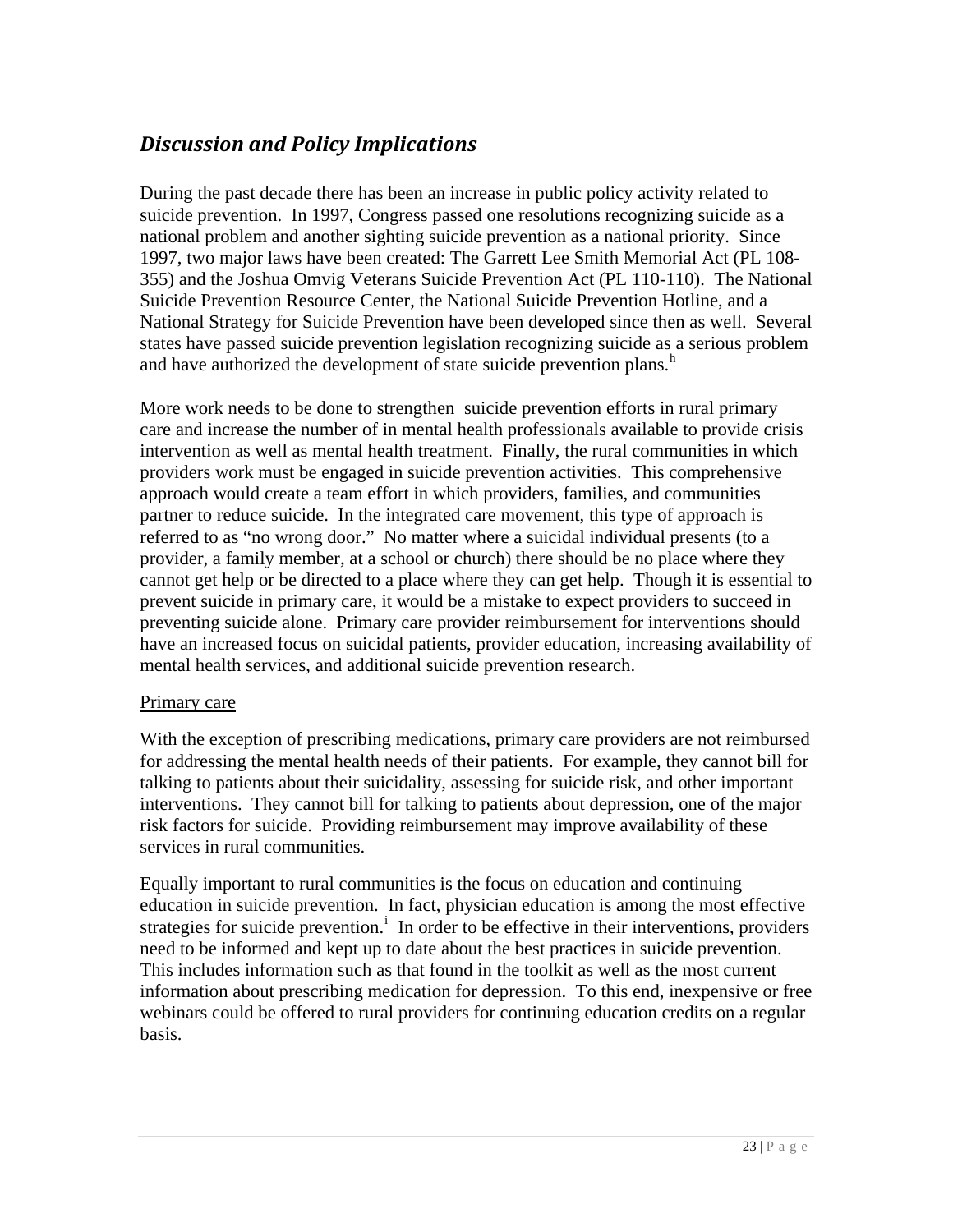## Mental health

Rural areas in the United States have consistently found it challenging to recruit and retain mental health providers. As a result, primary care providers often have very few or no mental health providers to whom they can refer patients at risk for suicide. Alternatively, providers may find that referral sources are overwhelmed and patients may face long waits for care that is needed immediately. Telehealth offers a promising option for increasing mental health services in rural areas. Mental health providers can live in urban areas and provide telehealth care to people in underserved communities. Psychiatrists can also provide consultation on prescribing antidepressants and other medications to providers.

## Research

Much research is still needed in the area of suicide prevention in primary care. It is still unclear exactly how to optimally engage communities and primary care providers in suicide prevention. Future research must expand what we currently know about effective strategies and whether current practices, such a gatekeeper training, could be effective in reducing suicide or whether entirely new methods should be created. One of the most effective suicide reduction strategies is physician education regarding treatment and intervention with depression and restricting lethal means (e.g., guns or poisons).<sup>[j](#page-24-2)</sup> However, more research is needed on exactly how providers should be educated. For example, how should this education be delivered? The toolkit could be useful in this effort. A formal evaluation of how the toolkit created by this project is currently being utilized following the national launch and how it impacts the identification and referral patterns of suicidal patients is an area of future research that is recommended.

In the interviews that WICHE conducted, providers stressed that they needed the assistance of primary care staff (such as front office staff and nurses), patients, families, and their communities in suicide prevention. In short, they said that they couldn't prevent suicide alone. However, little is known about how to effectively educate and mobilize rural communities for suicide prevention.

Several programs, such as gatekeeper training, have been developed but require more study. One problem has been that studies have looked at the number of deaths as the indicator of the effectiveness of suicide prevention programs. However, number of deaths can be an insensitive indicator of effectiveness because the number of deaths by suicide is often too small to provide statistical results sensitive to the intervention. More robust and sensitive measures need to be developed in order to successfully study these interventions. For example, the number of attempts in any given county could be recorded by looking at emergency room admissions data. These numbers could be examined along with number of deaths by suicides per year. Future research is needed in this area.

## **Future Toolkit Research and Dissemination**

In partnership with SPRC, WICHE plans to continue to elicit formal feedback in order to further improve the toolkit. To this end, WICHE plans to partner with additional physician networks. Informal feedback is being collected as well, for example, from the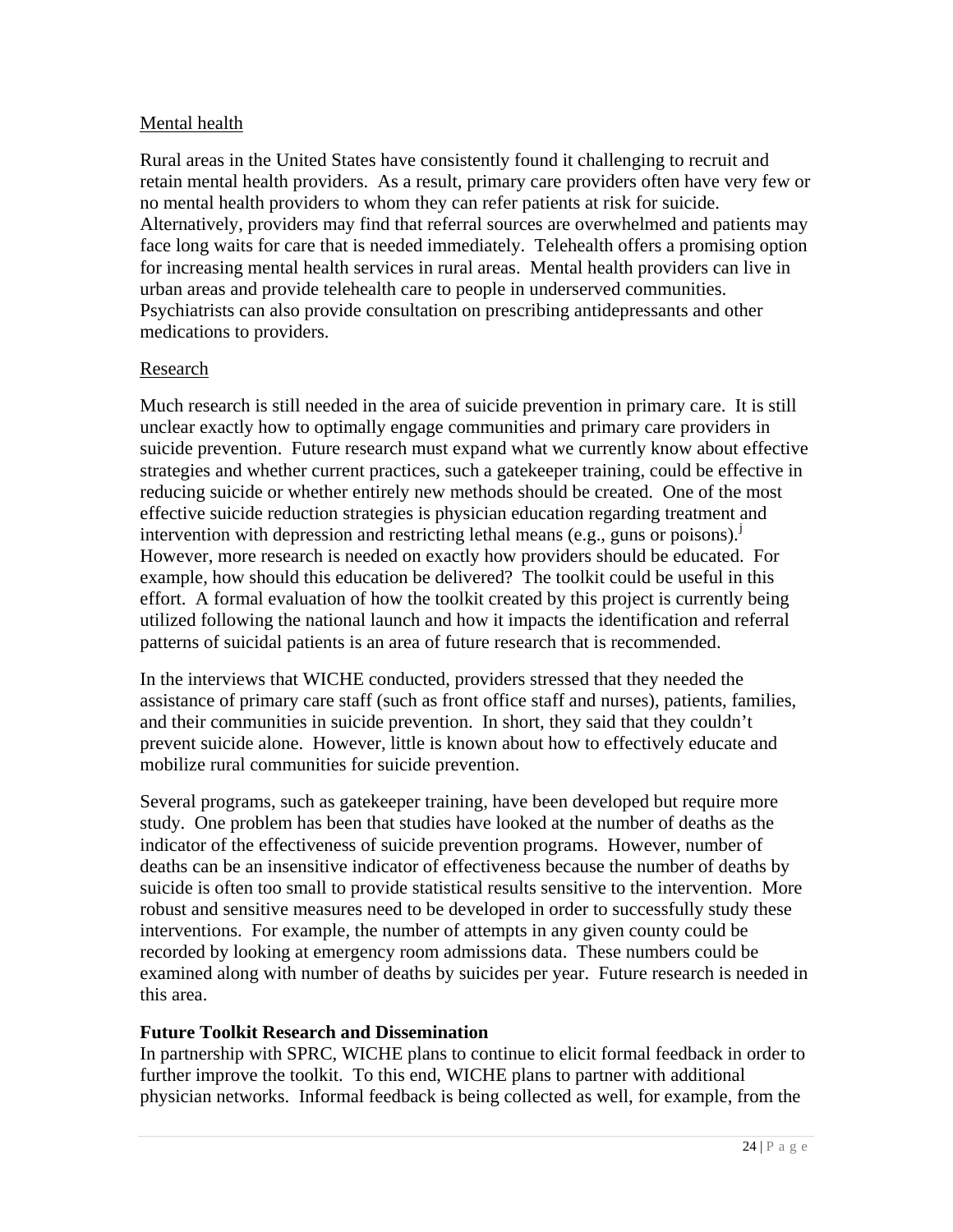<span id="page-24-1"></span>audience at the American Academy of Suicidology conference in April, 2009. Mimi McFaul conducted an additional webcast on the toolkit in June, 2009, for the Federal Interagency Rural Behavioral Health Workgroup for an audience of SAMHSA rural grantees. Additional informal feedback will be gathered at the Collaborative Family Healthcare Association (CFHA) conference in October, 2009. The poster presentation at this conference will also serve as a means of increasing awareness about the toolkit project among both primary care and mental health providers.

Ideally, the toolkit would be piloted in a number of rural counties using a variety of carefully chosen measures. Dissemination of the toolkit during the pilot would be accompanied by a formal training seminar that would instruct providers in best practices in suicide prevention as well as how to use the toolkit and its resources. WICHE and SPRC are currently determining how to best disseminate the toolkit among physicians, for example, by distributing the toolkit through the State Offices of Rural Health, the State Primary Care Associations, or the American Academy of Family Physicians.

 $\overline{a}$ 

<span id="page-24-0"></span><sup>&</sup>lt;sup>a</sup> Singh GK, Siahpush M. The increasing rural urban gradient in US suicide mortality, 1970,-1997. Am J Public Health. 2003;93(5):1161-1167.

<sup>&</sup>lt;sup>b</sup> Luoma JB, Martin CE, Pearson JL. Contact with mental health and primary care providers before suicide: a review of the evidence. *Am J Psychiatry*. 2002;159:909-916; Andersen UA, Andersen M, Rosholm JU, Gram LF. Contacts to the health care system prior to suicide: a comprehensive analysis using registers for general and psychiatric hospital admissions, contacts to general practitioners and practicing specialists and drug prescriptions. *Acta Psychiatr Scand*. 2000;102: 126-134.

<sup>&</sup>lt;sup>c</sup> Luoma JB, Martin CE, Pearson JL. Contact with mental health and primary care providers before suicide: a review of the evidence. *Am J Psychiatry*. 2002;159:909-916.

<sup>&</sup>lt;sup>d</sup> CDC-Web-Based Inquiry Statistic Query and Reporting System. Atlanta, GA. [http://www.cdc.gov/ncipc/wisqars/.](http://www.cdc.gov/ncipc/wisqars/) Accessed May 15, 2009.

e Singh GK, Siahpush M. The increasing rural urban gradient in US suicide mortality, 1970,-1997. *Am J Public Health*. 2003;93(5):1161-1167.

f Luoma JB, Martin CE, Pearson JL. Contact with mental health and primary care providers before suicide: a review of the evidence. *Am J Psychiatry*. 2002;159:909-916; Andersen UA, Andersen M, Rosholm JU, Gram LF. Contacts to the health care system prior to suicide: a comprehensive analysis using registers for general and psychiatric hospital admissions, contacts to general practitioners and practicing specialists and drug prescriptions. *Acta Psychiatr Scand*. 2000;102: 126-134.

<span id="page-24-2"></span><sup>&</sup>lt;sup>g</sup> Luoma JB, Martin CE, Pearson JL. Contact with mental health and primary care providers before suicide: a review of the evidence. *Am J Psychiatry*. 2002;159:909-916<br><sup>h</sup> Suicide Prevention Action Network USA. Washington, DC.

http://www.spanusa.org/index.cfm?fuseaction=home.viewPage&page\_id=98BC0A60-C877-A60B-

<sup>362</sup>BE0F40D8D1B09. Accessed May 29, 2009.

i Mann JJ, Apter A, Bertolote J et al. Suicide Prevention Strategies: A Systematic Review. *JAMA.* 2005;294(16):2064- 2074.

j Mann JJ, Apter A, Bertolote J et al. Suicide Prevention Strategies: A Systematic Review. *JAMA.* 2005;294(16):2064- 2074.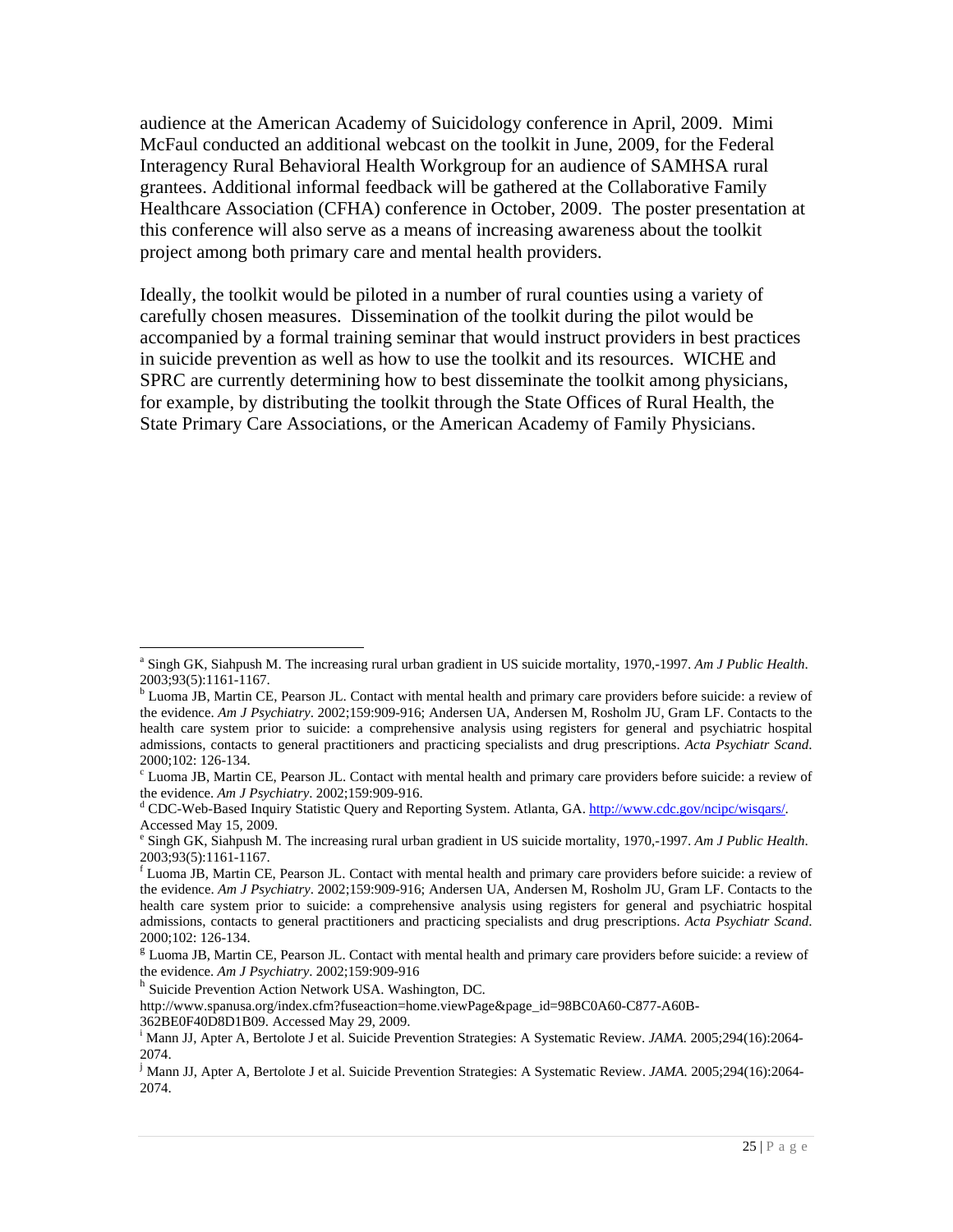# *Appendix A*

Suicide Prevention Toolkit for Rural Primary Care Providers: Provider Survey

### Contact Information

Your feedback is vital to the improvement of the suicide prevention toolkit. Thank you for your feedback! There are seven sections total in this survey.

1. Please provide your name and mailing address in the box below. The purpose of providing this information is so that we can send you your gift card. PLEASE NOTE THAT WE WILL NOT ABLE TO PROVIDE YOU WITH A GIFT CARD WITHOUT THIS INFORMATION.

2. Please circle the incentive you would like to receive.

- 1) \$50 dollar gift certificate to iTunes
- 2) \$50 dollar gift certificate to Cabela's
- 3) \$50 dollar gift certificate to REI

#### Section 1: Primer

1. Please indicate how well you agree with the following statements by circling one of the choices below each statement.

 $\triangleright$  Suicide is a serious problem in my community.

Strongly Disagree Disagree **Neutral** Agree Strongly Agree

¾ Better suicide prevention efforts are needed in my community.

Strongly Disagree Disagree **Neutral** Agree Strongly Agree

 $\triangleright$  The primer is well organized and clear.

Strongly Disagree Disagree **Neutral** Agree Strongly Agree

 $\triangleright$  Reviewing the primer added to my suicide prevention knowledge base.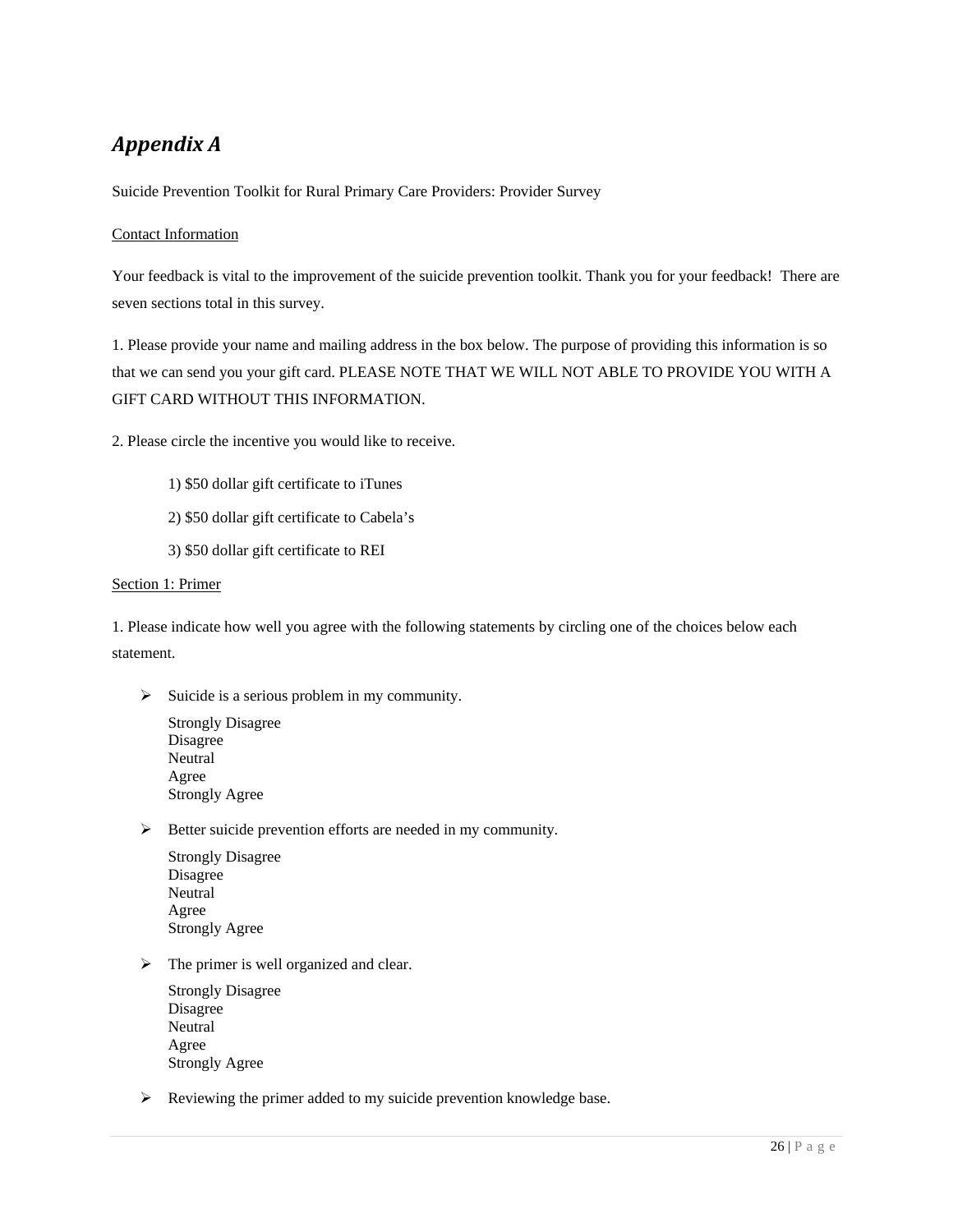Strongly Disagree Disagree **Neutral** Agree Strongly Agree

 $\triangleright$  I plan to apply what I have learned from the primer to my practice.

Strongly Disagree Disagree **Neutral** Agree Strongly Agree

¾ Reviewing the primer has increased my confidence in working with suicidal patients.

Strongly Disagree Disagree Neutral Agree Strongly Agree

2. Would you like to offer any additional feedback about the primer?

### Section 2: Treatment-Tracking Log

1. Please indicate how well you agree with the following statements by circling one of the choices below each statement.

- $\triangleright$  The treatment-tracking log is well organized and clear.
	- Strongly Disagree Disagree **Neutral** Agree Strongly Agree
- ¾ Reviewing the treatment-tracking log added to my suicide prevention knowledge base.
	- Strongly Disagree Disagree Neutral Agree Strongly Agree
- $\triangleright$  I plan to apply what I have learned from the treatment-tracking log to my practice.

Strongly Disagree Disagree Neutral Agree Strongly Agree

 $\triangleright$  Reviewing the treatment-tracking log has increased my confidence in working with suicidal patients.

Strongly Disagree Disagree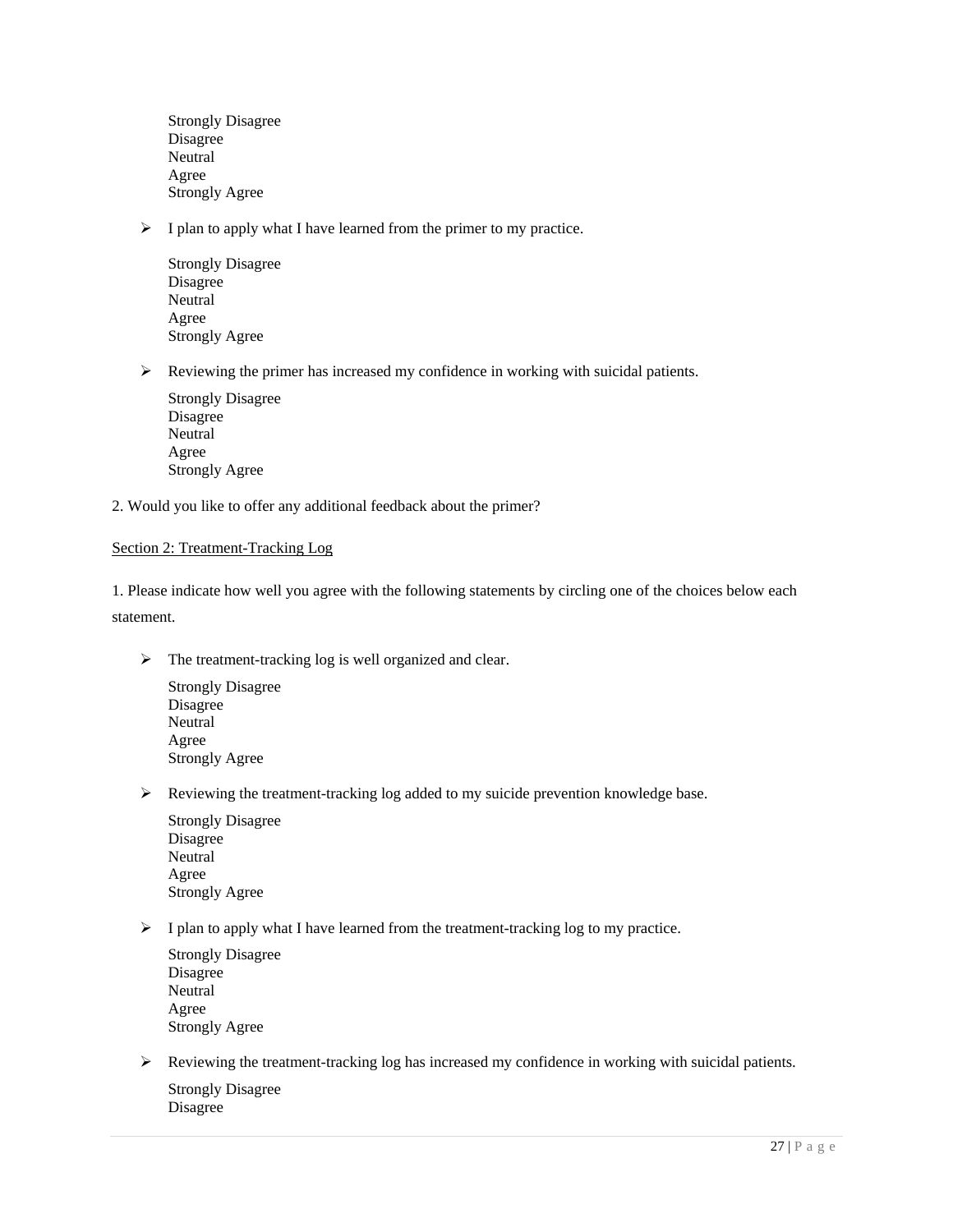**Neutral** Agree Strongly Agree

 $\triangleright$  Tracking the information contained in the log has the potential to improve outcomes with suicidal patients.

Strongly Disagree Disagree **Neutral** Agree Strongly Agree

 $\triangleright$  The treatment tracking log users guide provides a good explanation of how to use it.

Strongly Disagree Disagree **Neutral** Agree Strongly Agree

¾ We currently document most of the information required by the log in patient medical records.

Strongly Disagree Disagree **Neutral** Agree Strongly Agree

3. Would you like to offer any additional feedback about the treatment-tracking log?

#### Section 3: Risk Assessment Pocket Cards

1. Please circle the risk assessment pocket card would you prefer to use.

1) SAFE-T Pocket Card 2) Pocket Guide for Primary Care Professionals

2. Please indicate how well you agree with the following statements (please answer the following questions with regard to the card that you prefer).

 $\triangleright$  The risk assessment card is well organized and clear.

Strongly Disagree Disagree **Neutral** Agree Strongly Agree

 $\triangleright$  Reviewing the card added to my suicide prevention knowledge base.

Strongly Disagree Disagree Neutral Agree Strongly Agree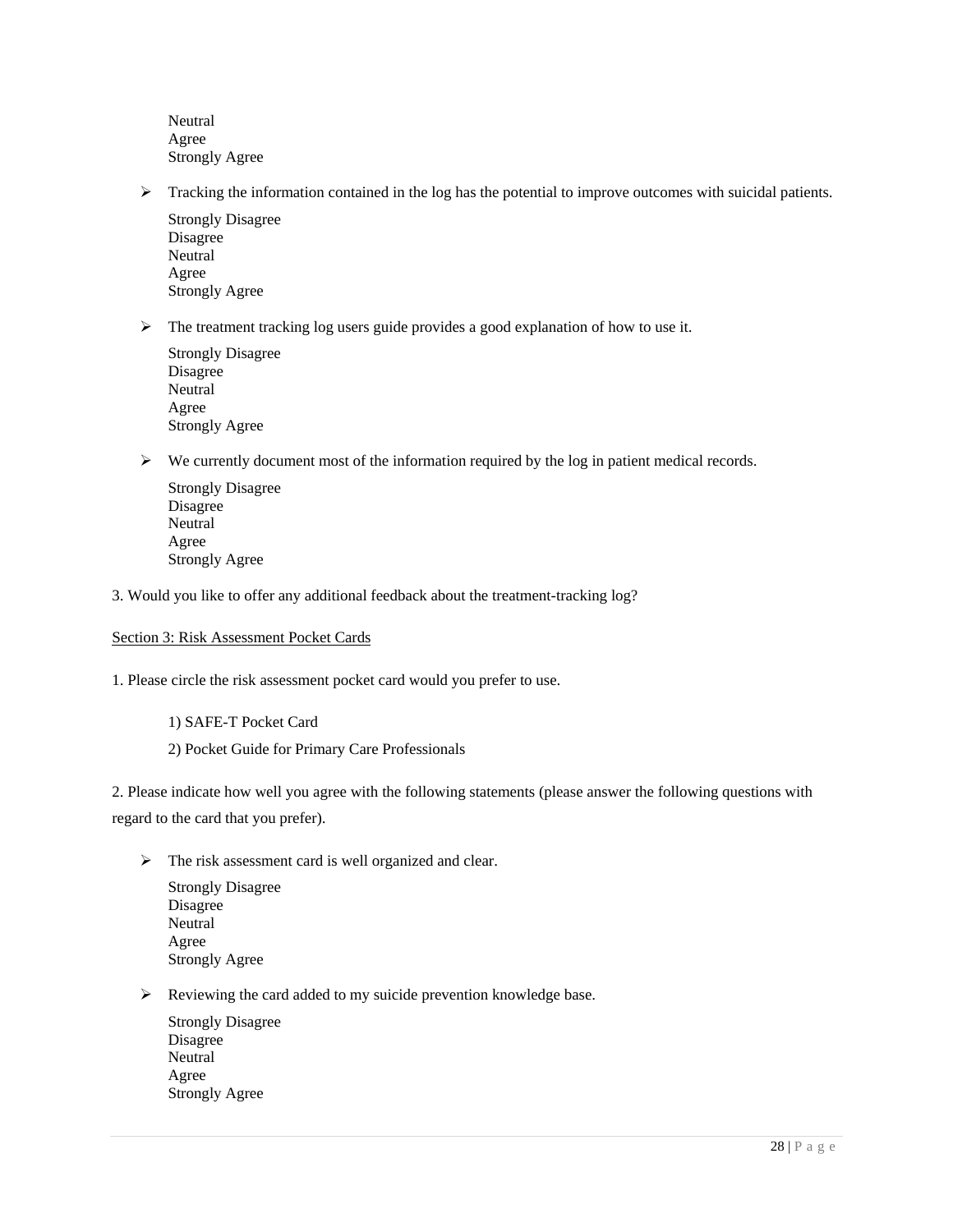- $\triangleright$  I plan to apply what I have learned from the card to my practice.
	- Strongly Disagree Disagree Neutral Agree Strongly Agree
- ¾ Reviewing the card has increased my confidence in working with suicidal patients.
	- Strongly Disagree Disagree Neutral Agree Strongly Agree
- $\triangleright$  Using the card has the potential to improve outcomes with suicidal patients.
	- Strongly Disagree Disagree **Neutral** Agree Strongly Agree
- $\triangleright$  Using the card would improve my accuracy in assessing suicidal patients.
	- Strongly Disagree Disagree **Neutral** Agree Strongly Agree

3. Would you like to offer any additional feedback about the risk assessment pocket cards? If so, please clarify which card you are referring to.

### Section 4: Crisis Response Planning Tools for Patients:

1. Please indicate how well you agree with the following statements.

 $\triangleright$  The planning tools are well organized and clear.

Strongly Disagree Disagree **Neutral** Agree Strongly Agree

**Neutral** 

- $\triangleright$  Reviewing the planning tools added to my suicide prevention knowledge base.
- Strongly Disagree Disagree Neutral Agree Strongly Agree  $\triangleright$  I plan to apply what I have learned from the planning tools to my practice. Strongly Disagree Disagree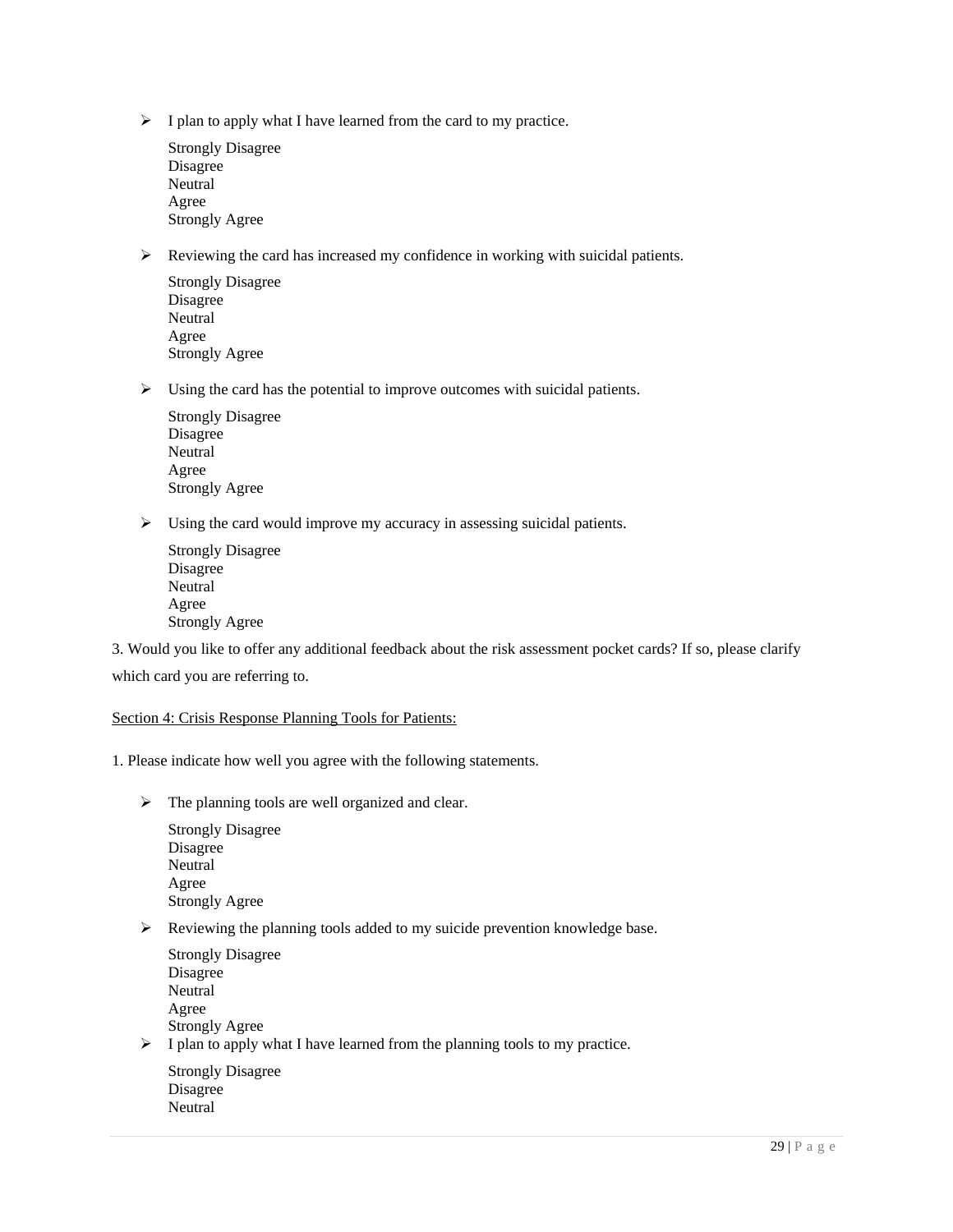Agree Strongly Agree

 $\triangleright$  Reviewing the planning tools has increased my confidence in working with suicidal patients.

Strongly Disagree Disagree **Neutral** Agree Strongly Agree

¾ Using the planning tools has the potential to improve outcomes with suicidal patients.

| <b>Strongly Disagree</b> |
|--------------------------|
| Disagree                 |
| Neutral                  |
| Agree                    |
| <b>Strongly Agree</b>    |

 $\triangleright$  A brief description of how to use the crisis response planning tools can be found in the primer. However, I would benefit from more instruction on using the crisis response tools with patients.

Strongly Disagree Disagree **Neutral** Agree Strongly Agree

 $\triangleright$  I frequently work with suicidal patients to help them develop a social support system and coping strategies.

Strongly Disagree Disagree **Neutral** Agree Strongly Agree

2. Would you like to offer any additional feedback about the planning tools?

#### Section 5: Office Protocol

1. Please indicate how well you agree with the following statements.

 $\triangleright$  The protocol is well organized and clear.

Strongly Disagree Disagree **Neutral** Agree Strongly Agree

¾ Implementing the office protocol would increase my confidence in working with suicidal patients.

Strongly Disagree Disagree **Neutral** Agree Strongly Agree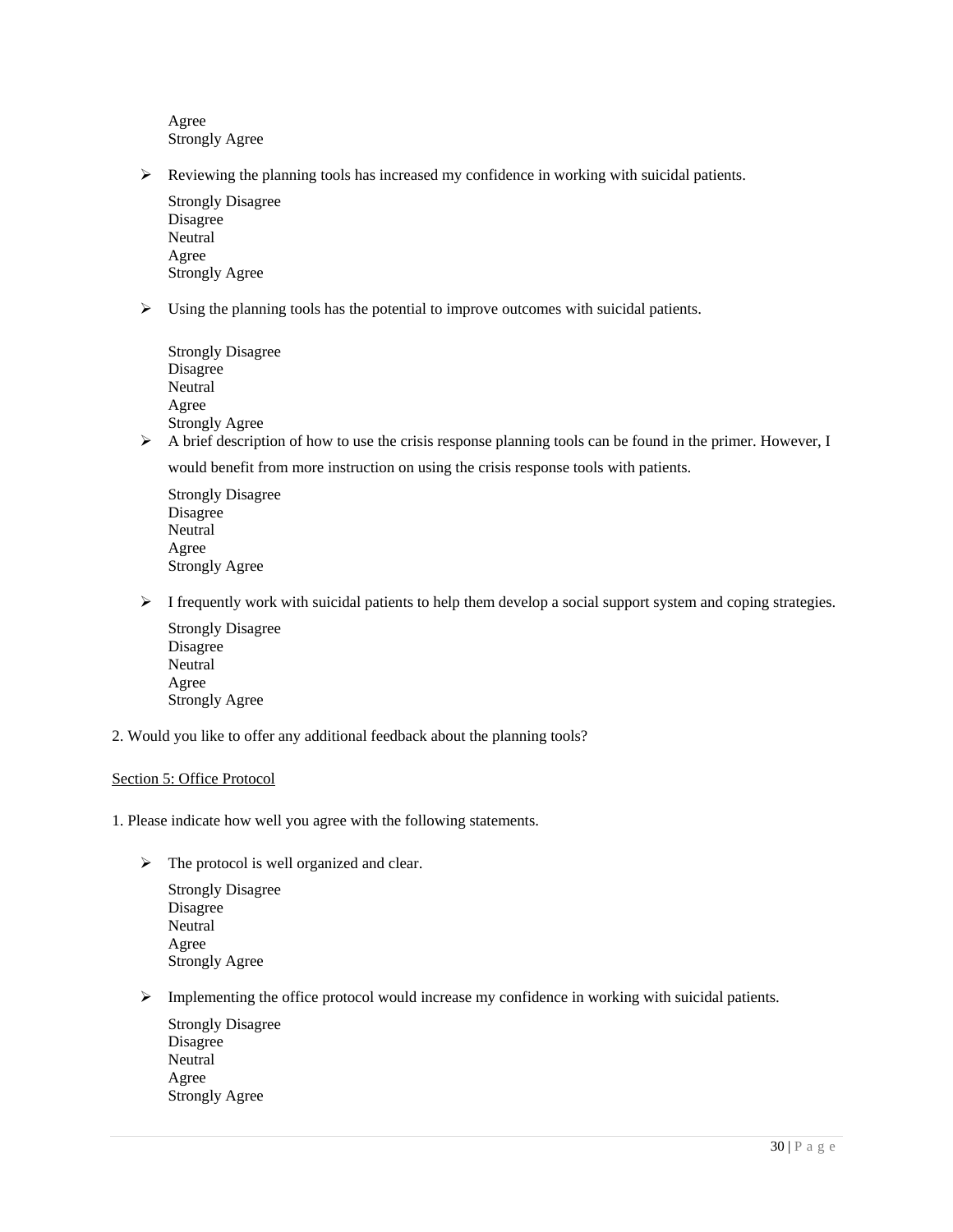$\triangleright$  Using the office protocol has the potential to improve outcomes with suicidal patients.

Strongly Disagree Disagree **Neutral** Agree Strongly Agree

2. Our office currently implements a clear and specific protocol for working with suicidal patients (please circle your choice).

1) Yes

2) No

3. Would you like to offer any additional feedback about the office protocol?

Section 6: Community Education Materials

The community education materials are comprised of the resource list and suicide prevention posters.

1. I will likely access some of the resources provided on the resource list (please circle your response).

- 1) Yes
- 2) No

2. Some providers feel that mental health stigma can be a barrier to the treatment of problems (such as depression) that can lead to suicide. Do you think the posters in the toolkit have the potential to help reduce mental health stigma in your town?

- 1) Yes
- 2) No

3. Do you think some of your patients will benefit from viewing the posters?

1) Yes 2) No

4. Would you like to offer any additional feedback about the resource list or suicide prevention posters?

#### Section 7: Toolkit Overall

1. Please indicate how well you agree with the following statements.

 $\triangleright$  The toolkit as a whole is organized and clear.

Strongly Disagree Disagree **Neutral** Agree Strongly Agree

 $\triangleright$  The toolkit added to my suicide prevention knowledge base.

Strongly Disagree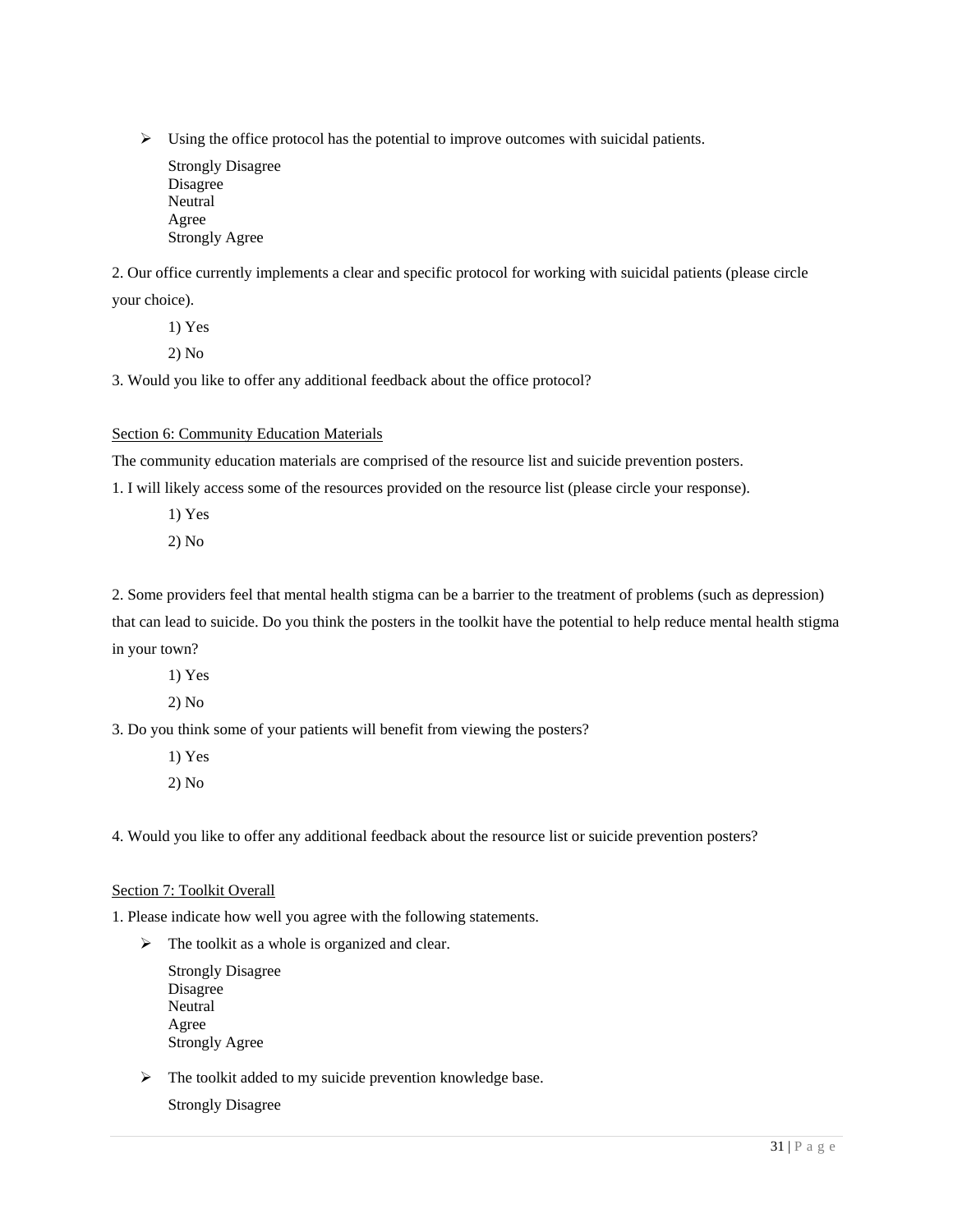Disagree **Neutral** Agree Strongly Agree

¾ Reviewing the toolkit has increased my confidence in working with suicidal patients.

Strongly Disagree Disagree Neutral Agree Strongly Agree

 $\triangleright$  I believe that using the information and tools contained in the toolkit has the potential to improve outcomes with suicidal patients.

Strongly Disagree Disagree Neutral Agree Strongly Agree

- $\triangleright$  The toolkit as a whole is a useful product.
	- Strongly Disagree Disagree **Neutral** Agree Strongly Agree
- 2. Which components of the toolkit would you use in your practice if you had the opportunity?

1) Primer

- 2) Treatment-tracking log
- 3) Risk assessment pocket card(s)
- 4) Crisis response planning tools
- 5) Office protocol
- 6) Community education materials: resource list and posters

3. For those you would not use, please write down the number of the component from the list above with a brief explanation as to why you would not use it.

4. Which aspects of the toolkit would you share with a colleague if you had the opportunity?

1) Primer

- 2) Treatment-tracking log
- 3) Risk assessment pocket card(s)
- 4) Crisis response planning tools
- 5) Office protocol
- 6) Community education materials: resource list and posters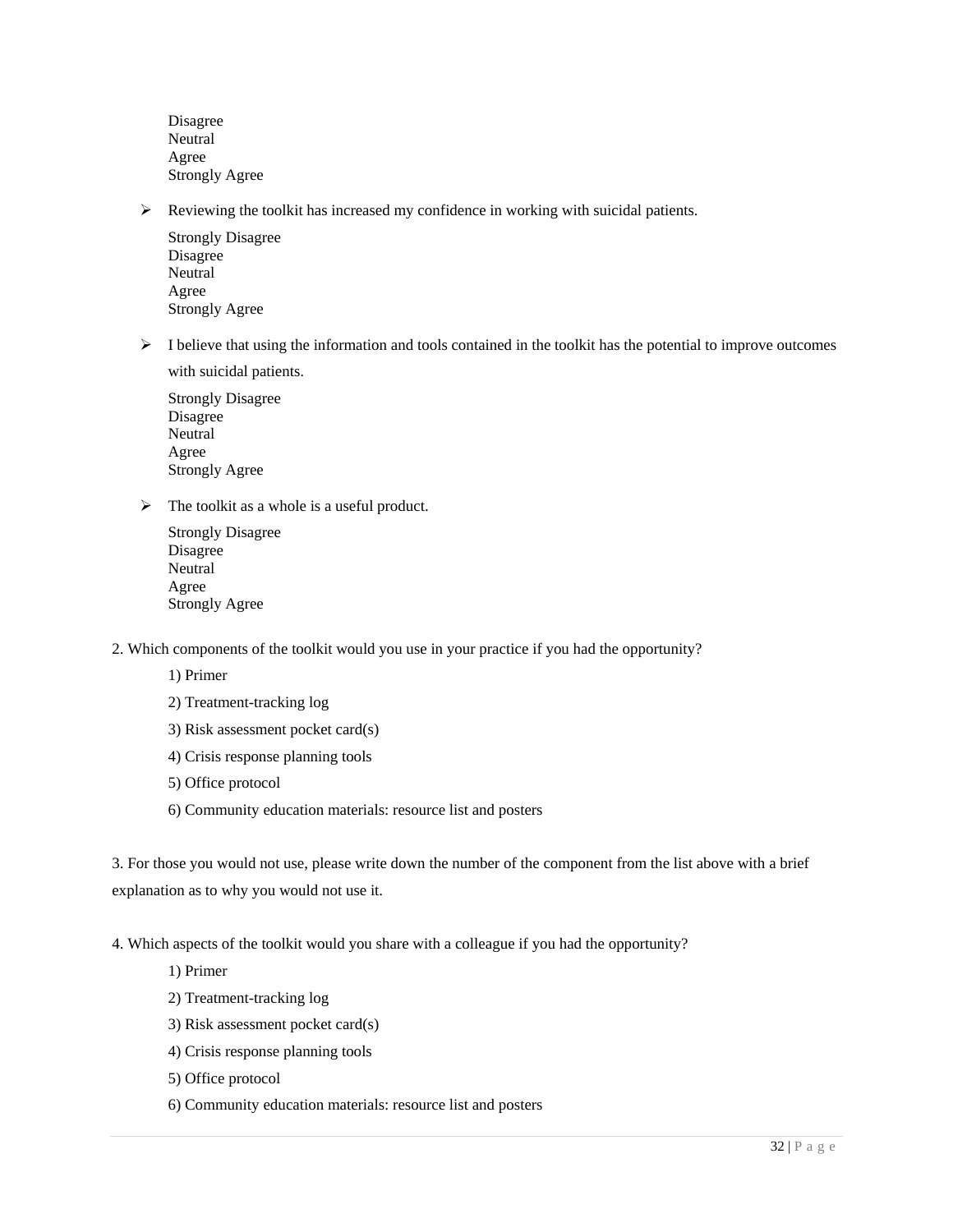5. What would be the single most valuable tool we could provide in future version of this toolkit to support your work with suicidal patients?

6. Which of the following proposed additions to the toolkit would be most useful to you and your practice (please circle your choice)?

- 1) Community suicide prevention trainings
- 2) Depression treatment web cast with a focus on anti-depressant prescribing
- 3) Web-based suicide prevention staff training module for staff in your practice

7. Would you like to offer any additional feedback about the toolkit as a whole?